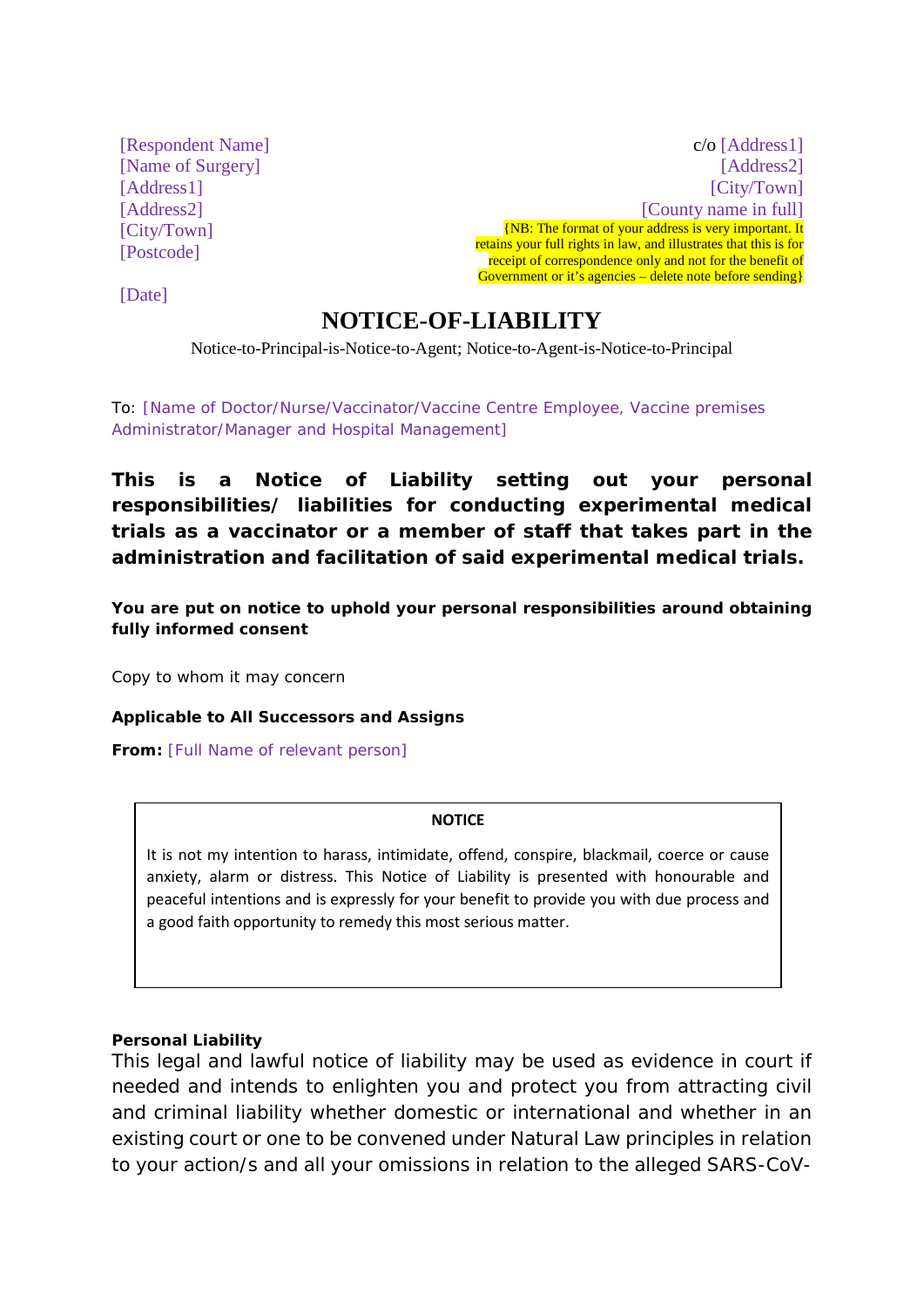2 pandemic and the measures that have been and or are being taken within the United Kingdom and world-wide to control its alleged spread and effect(s) including, but not limited to, the administration of experimental COVID-19/SARS-CoV-2 mRNA gene therapies injections vaccines (and or viral vector injections vaccines and or nucleodide-modified messenger RNA gene therapies injections vaccines) and the harm and death caused.

**As well as being liable to pay claims for medical negligence, you could face serious criminal charges including but not limited to Wounding contrary to S.20 of the Offences against the Person Act 1861, Administering a noxious substance with intent contrary to S.23 of the Offences against the Person Act 1861, and or Manslaughter contrary to Common Law**.

You may be held personally liable for and or privately liable for and or civilly and or criminally liable for participating in unlawful, illegal and or criminal activity and or for supporting crimes against humanity, genocide, biowarfare and or failing to prevent acts so defined, including but not limited to acts that are purposely committed as part of a widespread and or systematic policy, directed against living men and women.

### **Covid-19 vaccines are experimental (Phase 3 trials)**

COVID-19/SARS-CoV-2 mRNA gene therapies injections vaccines (and or viral vector injections vaccines and or nucleodide-modified messenger RNA gene therapies injections vaccines) are all currently in phase 3 of clinical trials which are due to end at various points throughout 2023 dependent on the vaccine concerned, understandable given that some of the technology and ingredients are being used for the first time in humans.

Notwithstanding the emergency-use authorisation for the administration of these experimental medications, the Government is only underwriting the manufacturers of these experimental medications against any liability arising from their administration; the same does not apply to Doctors, Nurses and anyone administering these medications.

### **Informed consent**

The definition of 'informed consent' (for adults) is set out in the Supreme Court judgement of Montgomery v Lanarkshire (2015). See the attached document in order to ensure that you are obtaining fully informed consent.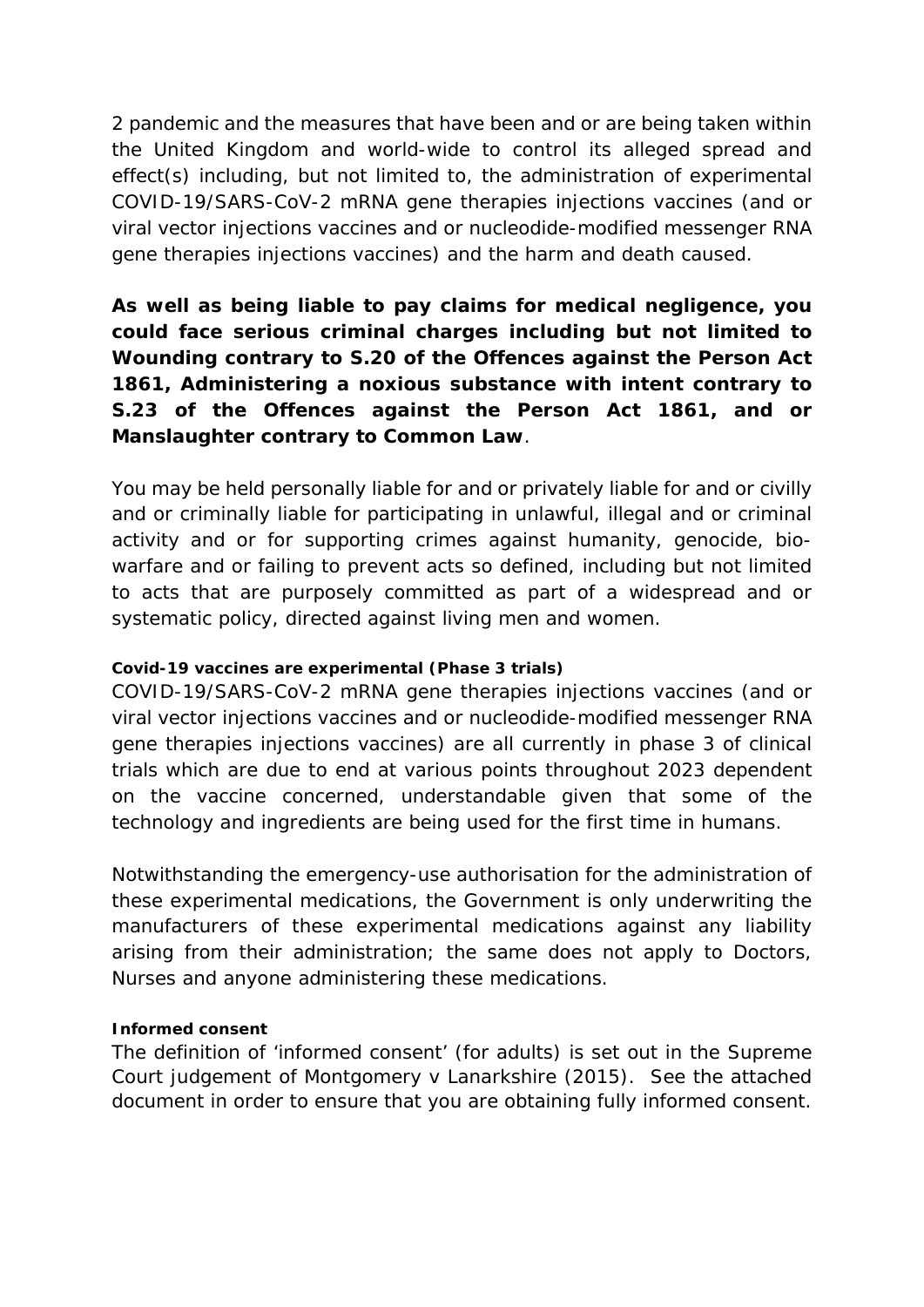## **It is your duty as a vaccinator to ensure that fully informed consent is provided by each patient before you administer the vaccine to that individual.**

As you are or should be aware, the NHS should be governed by strict guidelines about informed consent, as per the Montgomery ruling, as prescribed by the General Medical Council ('GMC').

NHS Guidance limits the advice to be provided in relation to "informed consent" to communication of "the anticipated benefits of vaccination in the simplest of terms", "the likely side effects from vaccination and any individual risks they may run should be addressed", and "the disbenefits of not consenting to the vaccination". It will be noted, then, that the stance of the NHS as regards the issue of consent is inadequate.

The GMC makes it abundantly clear to all medical practitioners operating under its banner that informed patient consent is critical for all medical processes and procedures, and that consent must be offered freely, based on adequate information, and in the absence of any form of coercion.

You must provide information about all material risks to which a reasonable person in the patient's position would attach significance. This puts the patient at the centre of the consent process, since the patient's understanding of material risk must be considered.

The General Medical Council Guidance - Decision Making and Consent (2020) **<sup>1</sup>** states: Doctors MUST attempt to find out what matters to patients, so they can share information about the benefits and harms of proposed options and reasonable alternatives. The word 'MUST' makes this mandatory.

GMC guidance states doctors MUST address the following information:

a) The/any risk of harm that a doctor believes (or should believe) that anyone in the patient's position would want to know.

b) The effect of the individual patient's (personal) clinical circumstances on the probability of a benefit or harm occurring. If a patient's medical history is known, you will know some of what you need to share already, but the dialogue could reveal more. If you do not know the patient's medical history, the dialogue is critical.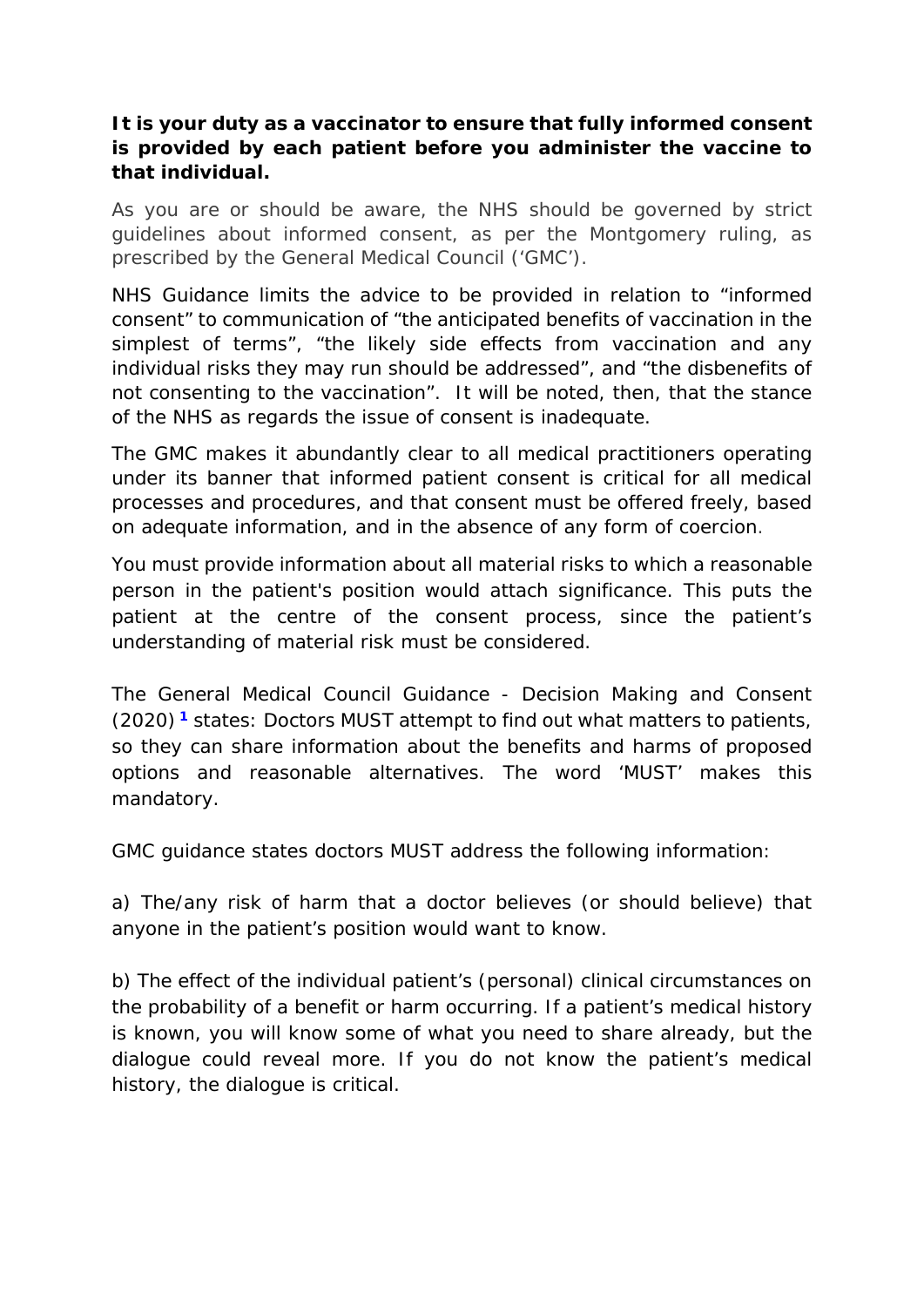c) Risks of harm and potential benefits that the patient would consider significant for any reason. These will be revealed during your discussion with the patient about what matters to them.

d) Any risk of serious harm, however unlikely it is to occur.

e) Expected harms, including common side-effects and what to do if they occur (i.e. as regards seeking appropriate medical intervention and signposting the Government's 'Yellow Card' scheme**<sup>2</sup>** (with which any medical practitioner administering an experimental vaccine is, or should be, cognizant of).

# **You are under a duty to tell the patient that there is limited shortterm safety data and absolutely NO long-term safety data. There is simply no evidence as to potential long-term adverse health effects.**

You are under a duty to inform the patient about the reported deaths, harms and side effects: **Of relevance to the issue of informed consent is the Yellow Card Scheme2 which the UK Government has established. Overall, 1 in 136 people experience a 'yellow card' adverse event.** 

| <b>COVID-19 VACCINE DAMAGE - OCTOBER 2021</b> |               |                 |                          |
|-----------------------------------------------|---------------|-----------------|--------------------------|
|                                               | <b>Deaths</b> | <b>Injuries</b> | <b>Date</b>              |
| UK.                                           | 1,738         | 1,243,998       | 22 <sup>nd</sup> October |
| EU                                            | 24,247        | 2,567,685       | 9 <sup>th</sup> October  |
| <b>USA</b>                                    | 17,128        | 818,042         | 22 <sup>nd</sup> October |
| <b>TOTAL</b>                                  | 43,113        | 4,629,725       |                          |

**Serious risk of harm and death:**

**The yellow card system shows that Death has been listed as an outcome directly related to COVID-19 vaccines (not from any underlying health conditions) as of 22nd October, 2021 on 1,738 occasions in UK. The Government and MHRA estimate this reported figure amounts at best to 10%, and at worst 1%, of the true number of the experimental vaccine-related deaths, in other words that the true figure for deaths is between 17,000 – 170,000).**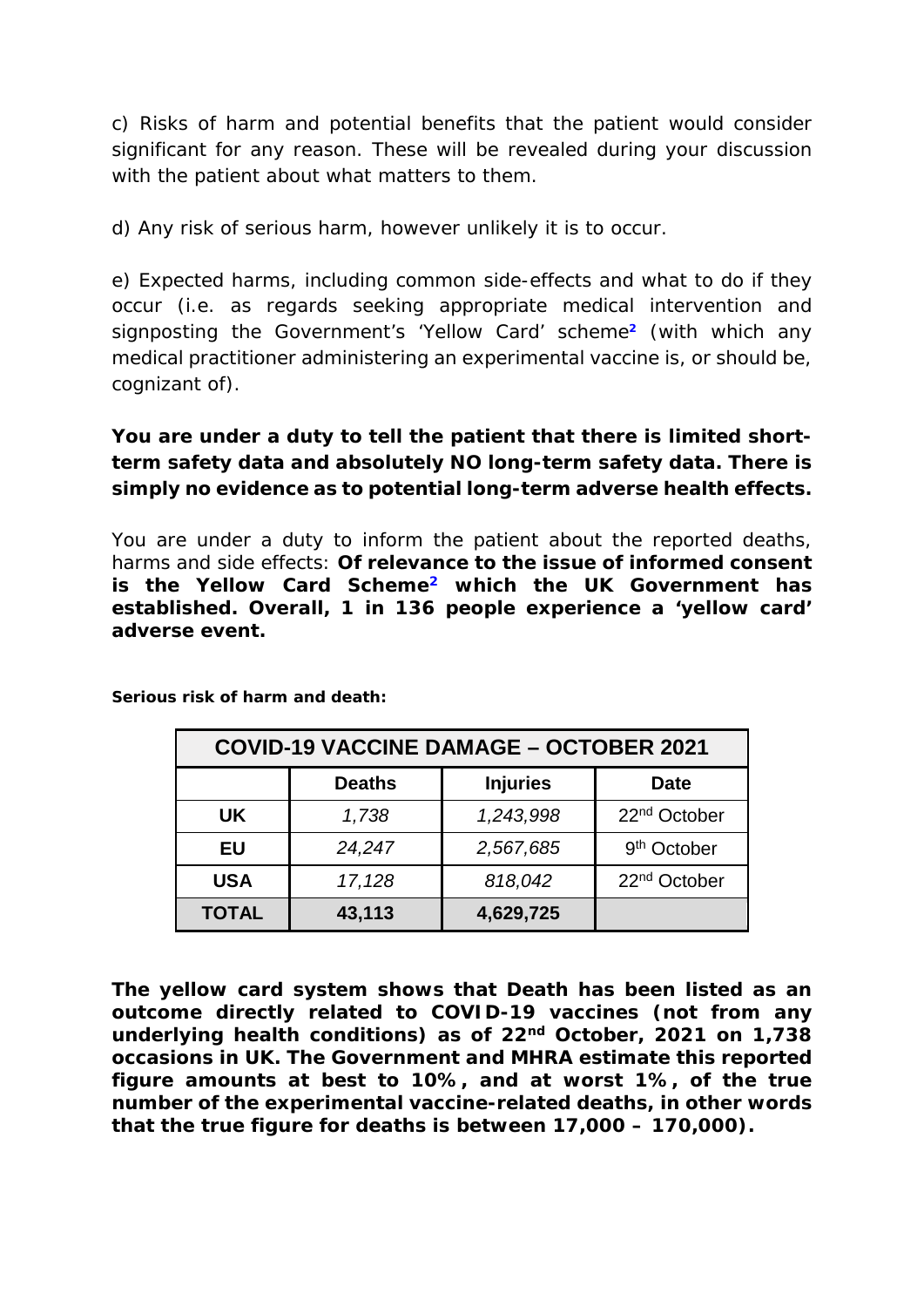**As at the same date, Deafness as an outcome related to COVID-19 vaccines has increased to 1,332, and Eye disorders including Blindness as an outcome on at least 20,665 occasions.** 

**It follows that the rates of increase of death and significant harm (excluding blood clotting/strokes/heart attacks) are increasing as the vaccination programme is rolled out. As at October 22, 2021 the System shows over a million adverse reactions to the experimental vaccines (over 1.2 million injuries).** 

| UK Yellow Card - Covid Vaccines Adverse Reports |                         |                          |                                   |                                            |                                                    |
|-------------------------------------------------|-------------------------|--------------------------|-----------------------------------|--------------------------------------------|----------------------------------------------------|
| to 22nd October 2021                            |                         |                          |                                   |                                            |                                                    |
|                                                 |                         |                          |                                   |                                            |                                                    |
| <b>Manufacturer</b>                             | Total<br><b>Reports</b> | Total<br><b>Injuries</b> | <b>Total</b><br><b>Fatalities</b> | <b>Ear Disorders</b><br>including Deafness | <b>Eye Disorders</b><br><b>including Blindness</b> |
|                                                 |                         |                          |                                   |                                            |                                                    |
| AstraZeneca                                     | 235,341                 | 835,090                  | 1,111                             | 10,077                                     |                                                    |
| <b>Pfizer-BioNTech</b>                          | 124,530                 | 350,870                  | 576                               | 4,796                                      |                                                    |
| Moderna                                         | 17,039                  | 54,555                   | 20                                | 517                                        | 14,162<br>5,820<br>619                             |
| <b>Unspecified</b>                              | 1,164                   | 3,483                    | 31                                | 48                                         | 64                                                 |

https://www.gov.uk/government/publications/coronavirus-covid-19-vaccine-adverse-reactions/ coronavirus-vaccine-summary-of-yellow-card-reporting

https://www.gov.uk/government/publications/coronaviruscovid-19-vaccine-adverse-reactions/coronavirus-vaccinesummary-of-yellow-card-reporting

**Data from Public Health England released on the 3rd Sept 2021 shows that 67% of inpatient Covid deaths were in double jabbed, fully vaccinated people; this has increased to 78% as at 3rd October 2021. Estimates are provided as to the number of deaths said to have been avoided as a consequence of administration of the experimental vaccines but no evidential basis has been provided by the Government in support, accordingly those estimates amount to speculation. There is limited, if any, evidence that the experimental**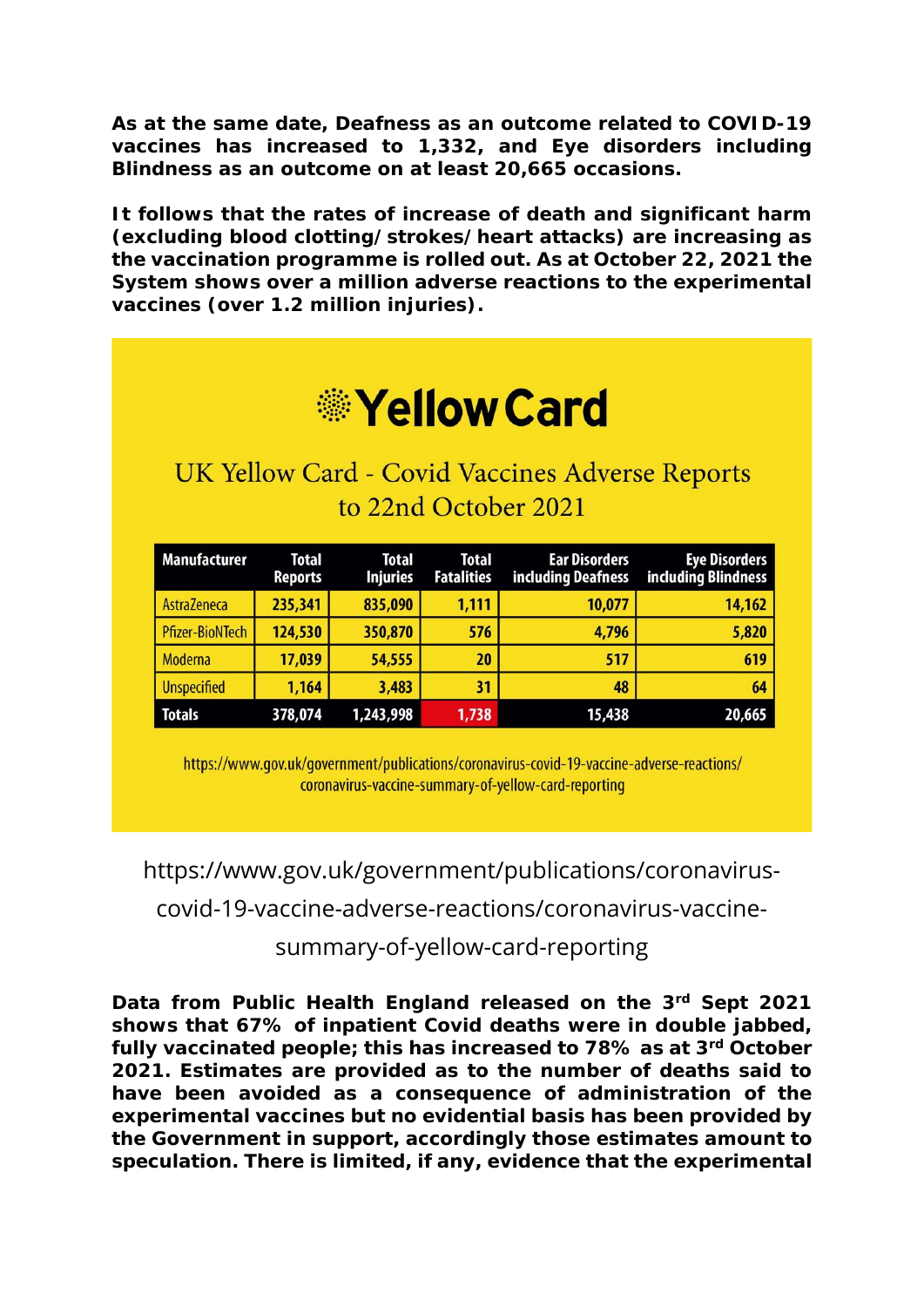### **vaccines offer protection against Covid-19. They do, however, have many evidence-based risks associated with them, including death.3**

Furthermore it should be noted that natural immunity appears to confer longer-lasting and stronger protection against Covid-19/SARS-CoV-2 infection, symptomatic disease and hospitalization from the Delta variant when compared to Pfizer-BioNTech's two-dose vaccine-induced immunity.**<sup>4</sup>**

It should further be noted that it is accepted by the Government that the experimental vaccines do not prevent transmission of Covid-19 nor do they prevent catching of the virus.

**You are under a duty to tell the patient that there are potential impacts on fertility and that mRNA and RNA technologies involved in the applicable vaccines are completely novel technology and experimental, with the possibility of unanticipated/unpredictable long term/late onset health effects.** 

**You are under a duty to tell each patient that potential crossreactivity of vaccine-induced antibodies to virus spike protein, with the placental protein syncytin-1, could cause infertility.5**

**Further still, there is evidence of a risk of Antibody Dependent Enhancement causing more severe Covid-19 illness on exposure to virus post-vaccination. This is confirmed in Government publications.**

On the VAERS<sup>6</sup> USA (Vaccine Adverse Events Reporting System) Death has been listed as an outcome related to COVID-19 vaccines at least 3,924 times as of May 8, 2021 a figure which at October 22, 2021 had risen to 17,619.

On the European database EudraVigilance Death has been listed as an outcome related to COVID-19 vaccines at least 27,247 times as of October 9, 2021 and includes 2,563,768 adverse reactions.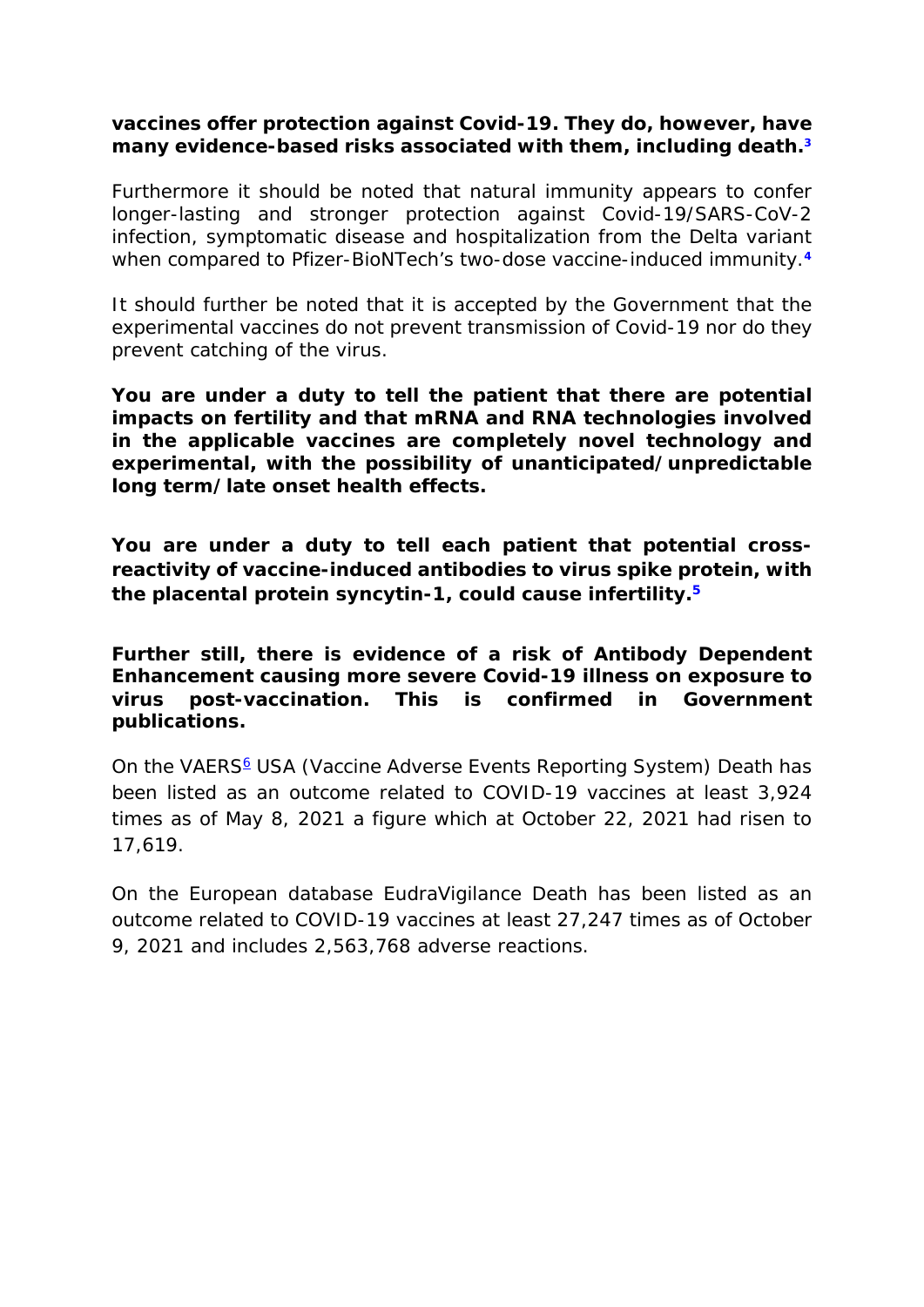

The COVID-19 vaccine development was unprecedently accelerated. Vaccine safety testing takes normally approximately 10 years. Current COVID-19 vaccines were trialled for only a few months with little/no animal testing (with all animals dying). PHASE 3 trials will not be complete for 2 years.**<sup>7</sup>**

**You are under a duty to tell each patient that COVID-19 vaccines may sensitise recipients to more severe disease.8**

**You are under a duty to tell each patient that there have been reports of some serious side effects, including cases of transverse myelitis and neurological conditions, even in the Astra Zeneca vaccine trial**.**<sup>9</sup>**

**You are under a duty to tell each patient that there are cases of anaphylaxis, and that the vaccine site must deal with anaphylaxis**.**<sup>10</sup>**

**You are under a duty to tell each patient that it is known that vaccines can trigger allergy and auto-immunity problems, and may be contra-indicated with pre-existing auto-immune conditions or CFS/ME, or previous vaccine injury/reactions, and of the MHRA statement in this regards: MHRA 09 December 2020 specifies that**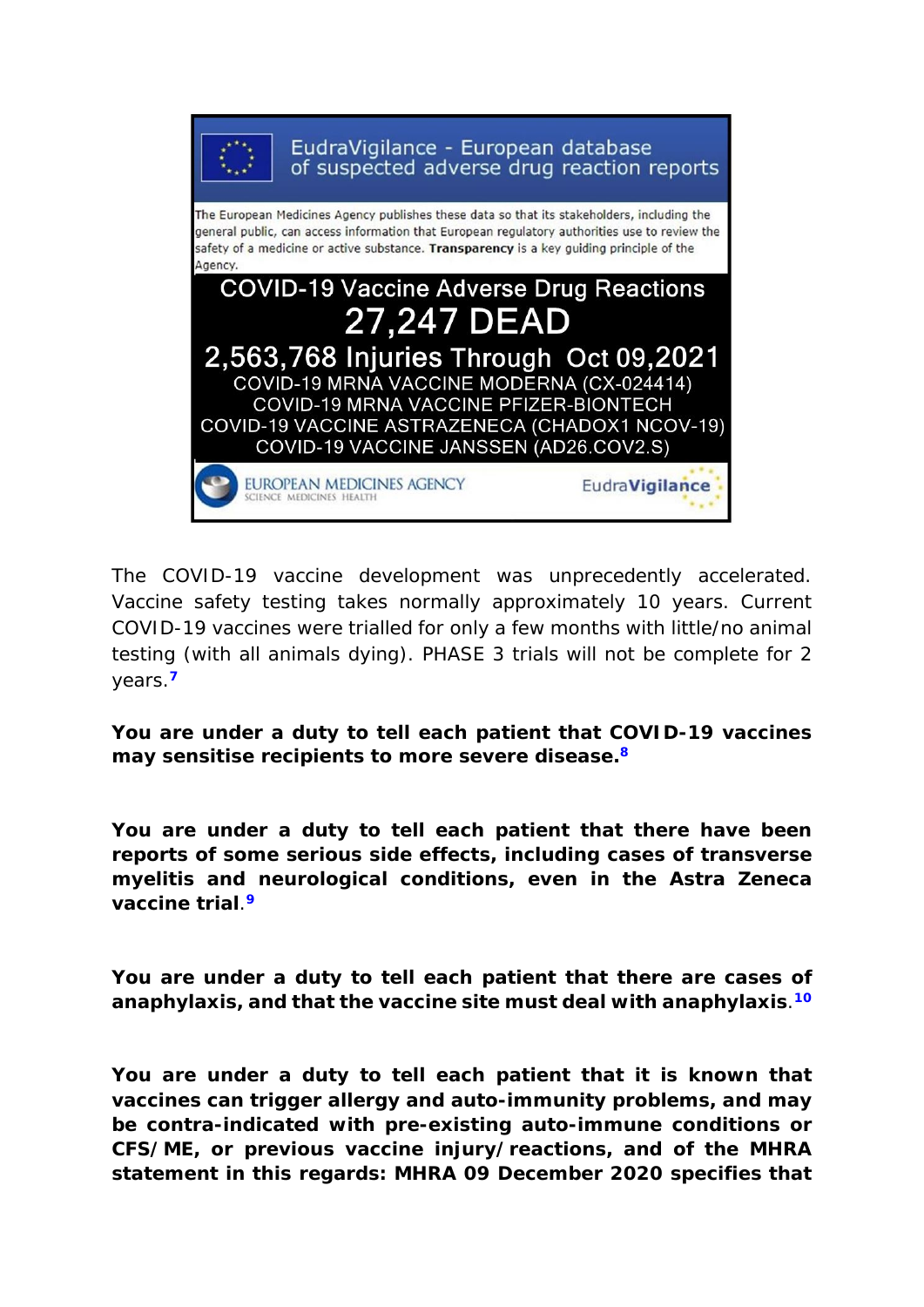**any person with a history of anaphylaxis to a vaccine, medicine or food should not receive the Pfizer/BioNTech vaccine.** 

**You are under a duty to tell each patient that a second dose should not be given to anyone who has experienced anaphylaxis following administration of the first dose, that any patient with a history or strong family history of allergies or auto-immune conditions may choose to refuse a Covid-19 vaccine.** Doctors working with CFS/ME patients already advise them to avoid vaccination as this may trigger a relapse.**<sup>11</sup>**

**Each patient's individual risk from Covid-19 MUST be discussed, including but not limited to IFR <0.05% for <70 years to weigh up against risk of harm from vaccine, patient expectation of vaccine benefit (i.e. reducing risk of severe illness, hospitalisation and preventing infection with and transmission of SARS-Cov-2). <sup>12</sup>**

**Each patient MUST be made aware of the full list of vaccine ingredients if they are to be aware if they are (or might be) allergic to any ingredients in order to provide fully informed consent to the administration of any particular ingredient to which s/he is or may be allergic.**

**You must make each patient aware that current trials are not designed to show if a COVID-19 vaccine will reduce his/her risk of hospitalisation or death; nor that it will prevent infection by/from and/or transmission of the virus since this may well affect the risk versus benefit profile.13**

**You should take notice of any ethical/religious considerations, e.g. animal products - vegetarianism/veganism, WI-38 human diploid cells (aborted fetus source) - pro-life/religious belief of each patient**.

**Each patient MUST be made aware that the vaccine manufacturers have demanded and been granted governmental immunity from liability for injury or death caused by the vaccines.**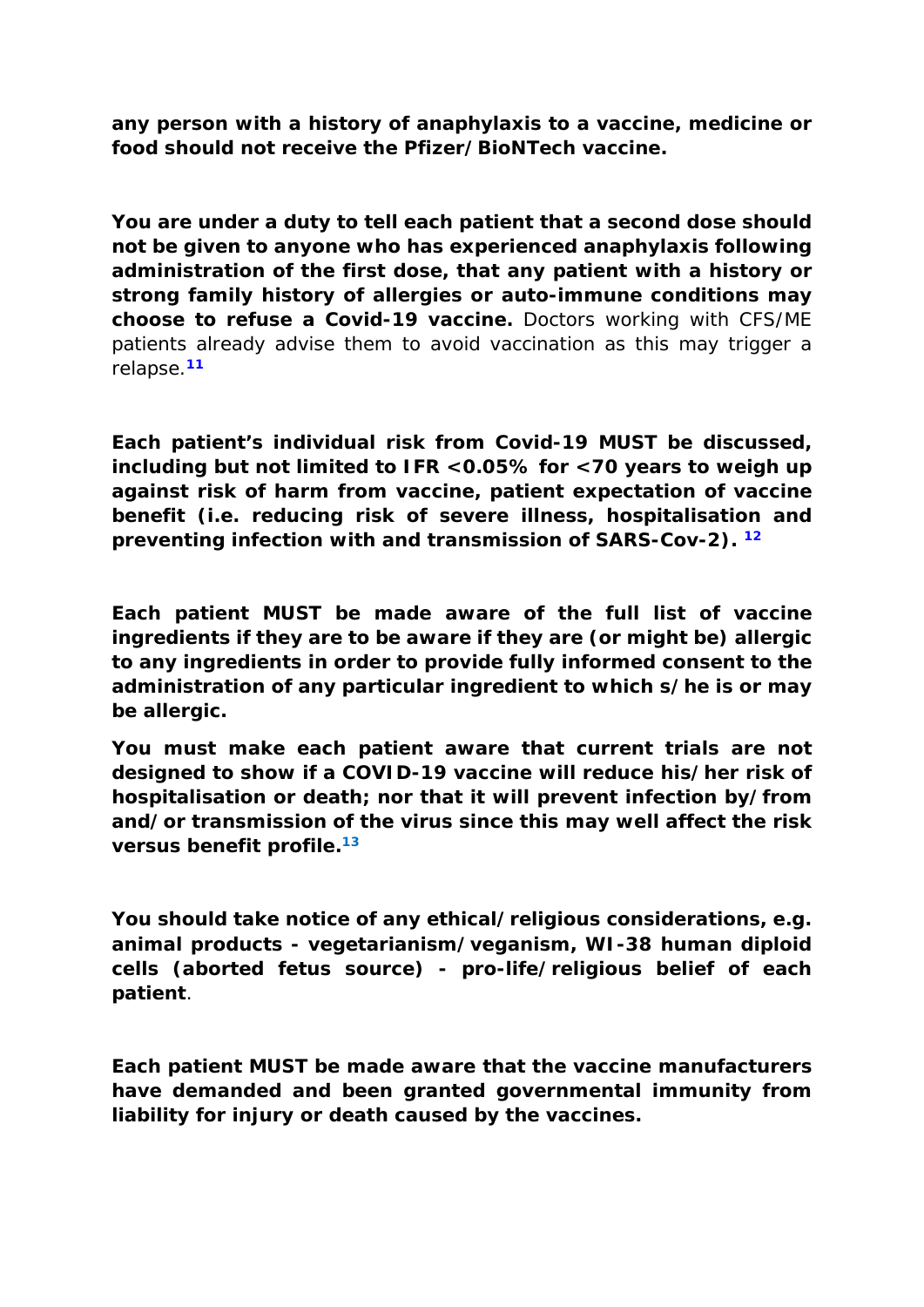**Before a second dose, each patient must be asked about his/her reaction to the first dose. A reaction to a first dose increases the risk of a major reaction to a second dose; for example, as regards the Moderna vaccine, 100% of high-dose participants have reported systemic side effects after their second dose, some severe.**

**A full list of adverse reactions should be shared, including (but not limited to) the common side-effects such as chills, fever, myalgia, fatigue, arthralgia, headache, and pain at the injection site**.**<sup>14</sup>**

**You are also under a duty to take reasonable care to ensure that each patient is aware of any reasonable alternative or variant treatments, namely that:**

- **Vitamin D, 5,000iu daily, has proven benefit to prevent and treat Covid-19;**
- **Vitamin C, 5 grams daily, has proven benefit to prevent and treat Covid-19;**
- **Topical antiseptics (such as iodine) are of proven benefit to reduce the loading dose, and hence disease severity, of Covid-19;**
- **Ivermectin and Hydroxychloroquine are available alternative medications for prophylaxis and or treatment of COVID-19. Individual medical practitioners who are licensed to prescribe Ivermectin, for example, have been advised by the MHRA in writing that they are permitted to do so if their clinical judgment is such that this is an appropriate course to take have undertaken the appropriate clinical assessment of a patient.**

# **It is negligent not to make all of the aforementioned information available to any person in relation to his/her provision of informed consent.**

### **Consent given without being informed by the administrator**

The Nuremberg Code**<sup>15</sup>** first principle provides that medical experiments or trials require voluntary and **informed** consent of all participants.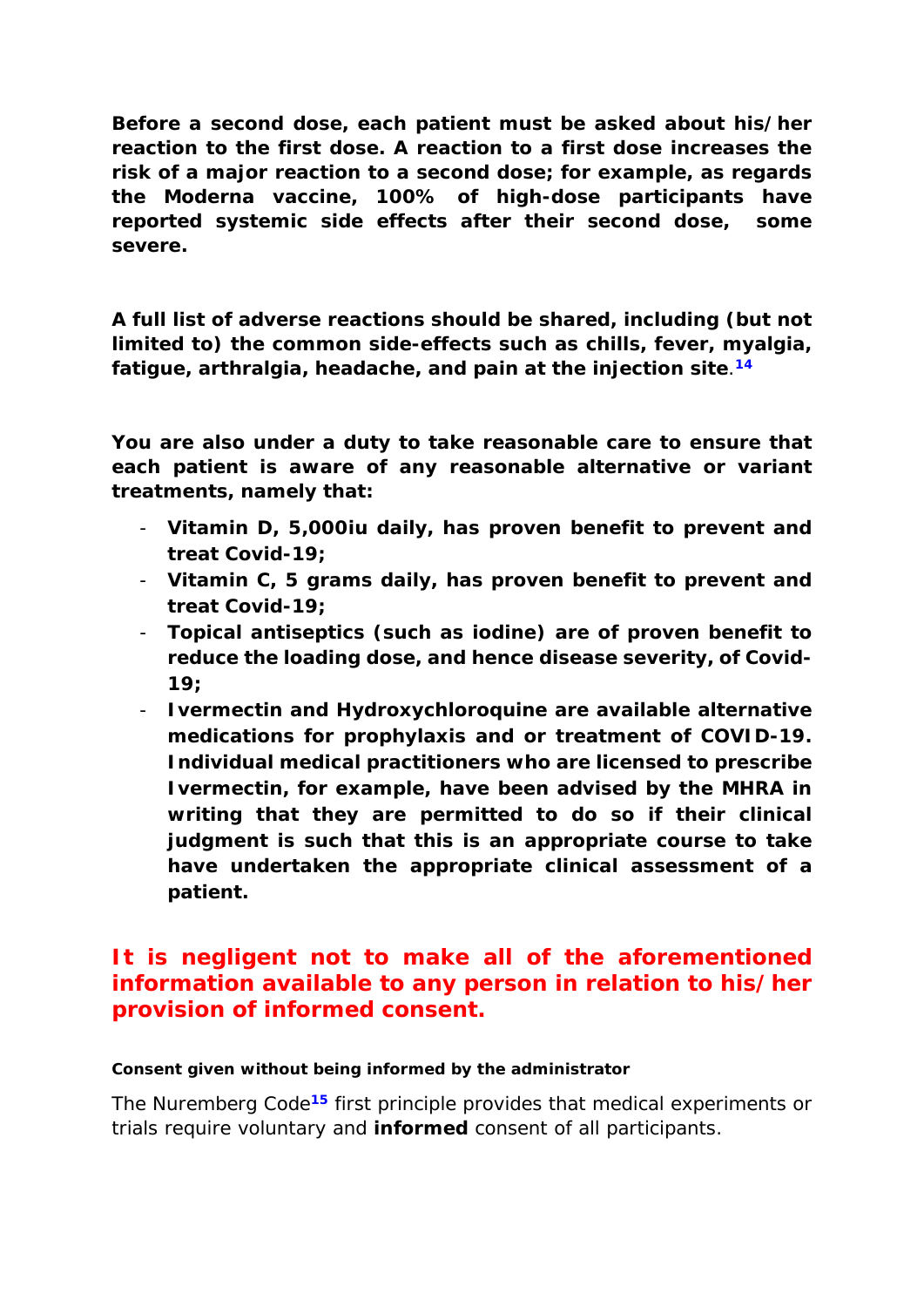Obtaining informed consent involves ensuring that the patient, **before s/he is vaccinated**, is provided with adequate information in order to make an INFORMED choice whether to have administered the medication that is being offered.

It is clear that most patients are not providing informed consent since very limited information is being provided to them in order to enable them to be "informed". They are, therefore, consenting without sufficient information being provided by the doctor or other administrator of the experimental vaccine.

Patients are largely unaware of the "Yellow Card" scheme or the figures (including Government estimates as to true figures) reported within it, nor indeed how to access the data.

The Government and relevant organisations which report to it, in conjunction with the use of main stream media and through social media, has placed pressure on individuals, their employers, businesses and their venues, airlines, imposition of international travel restrictions, and as regards children the use of celebrities seeking to normalise the administration of experimental vaccines, to believe that without the such medication individuals' ability to undertake lawful activities will be restricted unless they agree to receive the experimental vaccines. This is coercion. **Consent MUST be given freely without coercion: otherwise it is invalid and you may be guilty of an offence.**

### **Other Important Facts**

Some of the COVID-19 vaccines are using, for the first time in humans, mRNA (messenger RNA) technology, which a recently-published Harvard University study concludes can alter a person's DNA, contrary to denials of this by the manufacturers that this is the case and asserting that such suggestions are 'conspiracy theory'.**<sup>16</sup>**

### **Under 18's**

There have now been reported deaths as well as serious side effects within children in UK as well as abroad. **86% of children suffered an adverse reaction to the "Pfizer Covid-19 vaccine" in clinical trials in the USA.17**

Fewer children worldwide have died from COVID-19 itself (recorded as death due to a positive result, with or without symptoms, and where underlying health conditions were present and often the cause of death) than those who have died from side-effects from the experimental vaccines.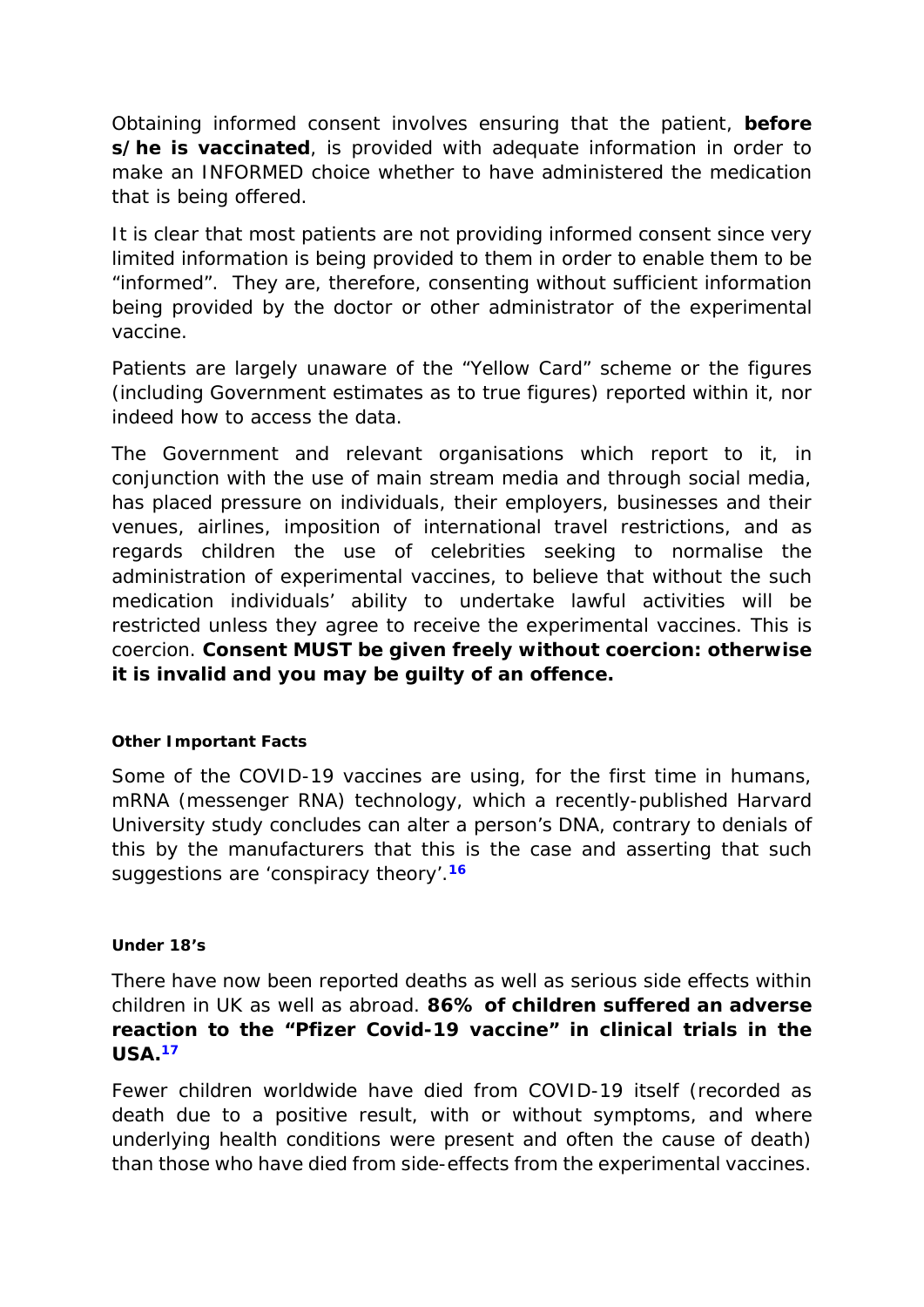The most common side effects are neurological disorders, blood coagulation/clots and thromboembolic events such as pulmonary embolisms.

Absent emergency authorisation which is being used by the UK Government and others around the world to roll out the experimental vaccines, these medications would have to be withdrawn from the "market". In the USA, for example, deaths in relation to other vaccines numbering as few as 50 (in a country with a population in excess of 360 million) would cause withdrawal of the relevant medication. Comparable provisions apply in the UK and in Europe. This too is something directly relevant to informed consent.

**There is a wider acknowledged link to heart conditions (myocarditis/ myopericarditis and pericarditis) in young men and boys globally, in the US the VAERS reporting system (as of 22nd October) has captured 893 reports of myocarditis/myocardial infections and diseases & pericarditis/pericardial infections and**  diseases for age 6-17 year olds<sup>6</sup> and 2,236 for age 18-29 year olds<sup>6</sup> **grand total for all ages of 10,954\* (\* see chart below).**



The US Food and Drug Administration (FDA) documentation acknowledges that in the case of the Pfizer-BioNTech *"There is no information on the co*administration of the Pfizer-BioNTech COVID-19 Vaccine with other *vaccines".*<sup>19</sup> Therefore the risks and potential harm arising from co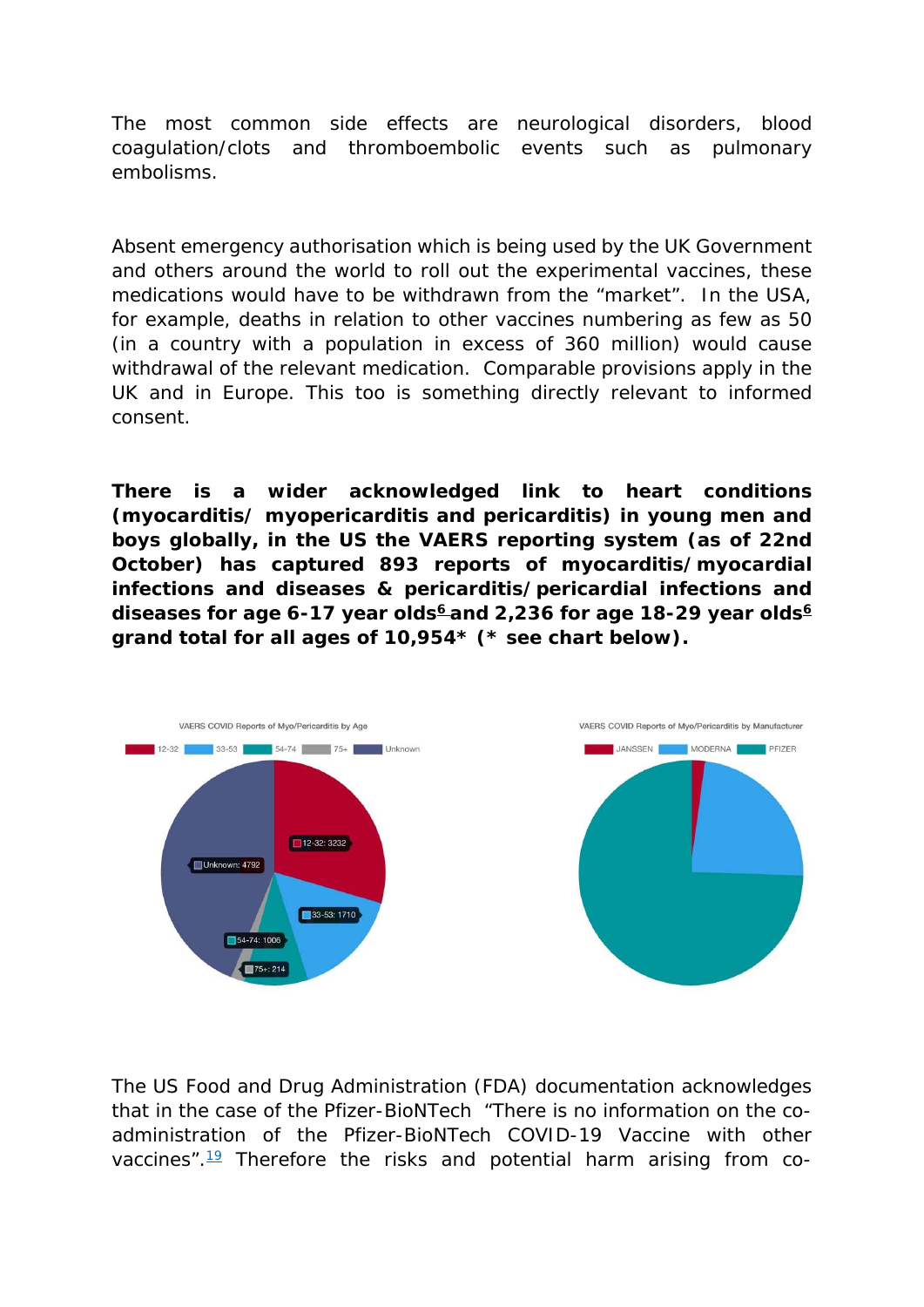administration with say HPV or Influenza "Flu" vaccines for example are unquantified at this time.

As you are undoubtedly aware, children under the age of 16 can sometimes be deemed "Gillick competent" (for example, a 15 year old girl seeking the contraception pill without her parents' knowledge) but in relation to experimental medications such as these COVID-19 vaccines which have no long-term data known and where deaths and serious adverse reactions are recorded but not known to the child prior to their "consent" it would be absurd to claim that they were in fact "Gillick competent". The Court of Appeal case of Bell v Tavistock  $[2021]^{20}$  makes clear that children under 16 years of age need to be deemed Gillick competent by the treating clinician if receiving an experimental medication where the long-term effects may not be clear to the child, the case specifically concerning puberty blockers. Clearly this case means that each child would need to be assessed by the treating clinician as to their informed consent i.e. their understanding of the harm and long-term effects before being given such treatment and of alternative treatments available etc. The case does not amend the Supreme Court judgement of Montgomery v Lanarkshire  $(2015)^{21}$  which sets out what informed consent is.

The case of AC v CD & Others  $[2021<sup>22</sup>$  makes it clear that the absence of Gillick competency cannot then be used to allow parents to consent to a child having an experimental medication when the child him/herself does not want it. The law therefore is protective of children under 16 years of age when it comes to experimental medications, as responsible parents should expect, and recognises children's limitations regarding being "informed".

### **Efficacy of Vaccines**

The efficacy of the vaccines in adults have been exaggerated by the pharmaceutical companies, as reported in the medical journal, The Lancet**<sup>23</sup>**;

*"Vaccine efficacy is generally reported as a relative risk reduction (RRR). It uses the relative risk (RR)—ie, the ratio of attack rates with and without a vaccine—which is expressed as 1–RR. Ranking by reported efficacy gives relative risk reductions of 95% for the Pfizer–BioNTech, 94% for the Moderna–NIH, 90% for the Gamaleya, 67% for the J&J, and 67% for the AstraZeneca–Oxford vaccines. However, RRR should be seen against the background risk of being infected and becoming ill with COVID-19, which varies between populations and over time. Although the RRR considers only participants who could benefit from the vaccine, the absolute risk reduction*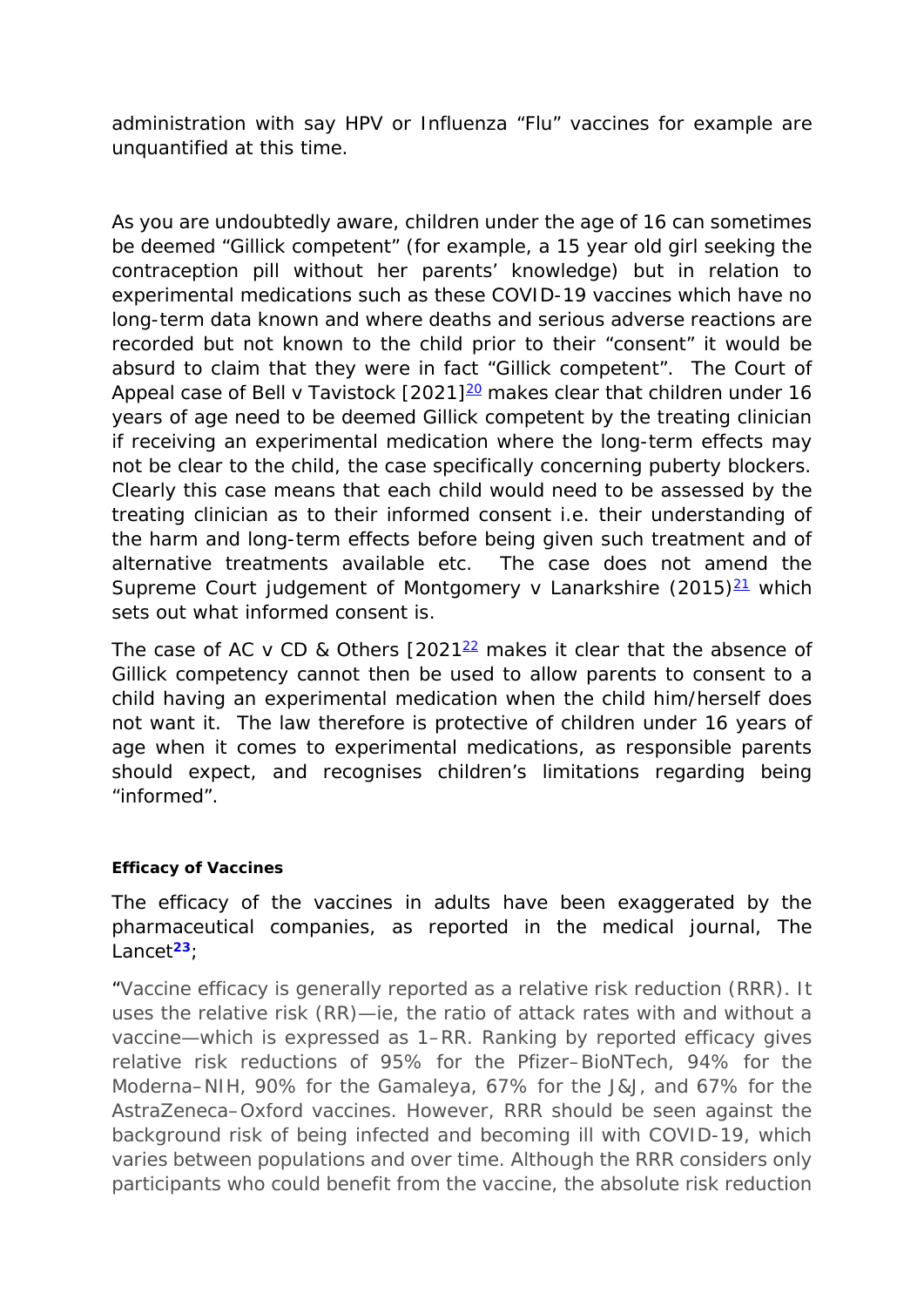*(ARR), which is the difference between attack rates with and without a vaccine, considers the whole population. ARRs tend to be ignored because they give a much less impressive effect size than RRRs: 1·3% for the AstraZeneca–Oxford, 1·2% for the Moderna–NIH, 1·2% for the J&J, 0·93% for the Gamaleya, and 0·84% for the Pfizer–BioNTech vaccines."*

### **Further information on alternative medicines**

Alternative treatments for COVID-19 have been proved to be safe and effective. Hydroxychloroquine, Remdesivir have both shown positive results, as have preventative medicines, minerals and vitamins like Vitamin C, Vitamin D, D3, Zinc, Magnesium and Selenium, and there natural equivalents which have all helped people from developing any kinds of respiratory illness.

The above aside, there have not been other treatments that have been demonstrated to reduce the burden of morbidity and mortality from COVID-19. Although corticosteroids have been proven to reduce mortality in severe disease, there has been little convincing evidence on interventions that may prevent disease, reduce hospitalizations, and reduce the numbers of people progressing to critical disease and death.

Ivermectin (disparaged in mainstream media but a World Health Organisation recognized essential medicine), at the usual doses (0.2–0.4 mg/kg), is considered extremely safe for use in humans: in addition to its antiparasitic activity, it has been noted to have antiviral and antiinflammatory properties, leading to an increasing list of therapeutic indications. A review by the Front Line COVID-19 Critical Care Alliance summarized findings from 27 studies on the effects of Ivermectin for the prevention and treatment of COVID-19 infection, concluding that ivermectin "demonstrates a strong signal of therapeutic efficacy" against COVID-19.9 Another recent review found that Ivermectin reduced deaths by 75%.

### **Conclusion**

Principle 5 of the Nuremberg Code**<sup>15</sup>** states that no medical experiments or trials should be conducted where there is an *a priori* (theoretical) reason to believe that death or disabling injury will occur. You will appreciate that these medical experiments (the trials for which conclude in 2023) are not theoretical as regards death or disabling injury: there is clear evidence of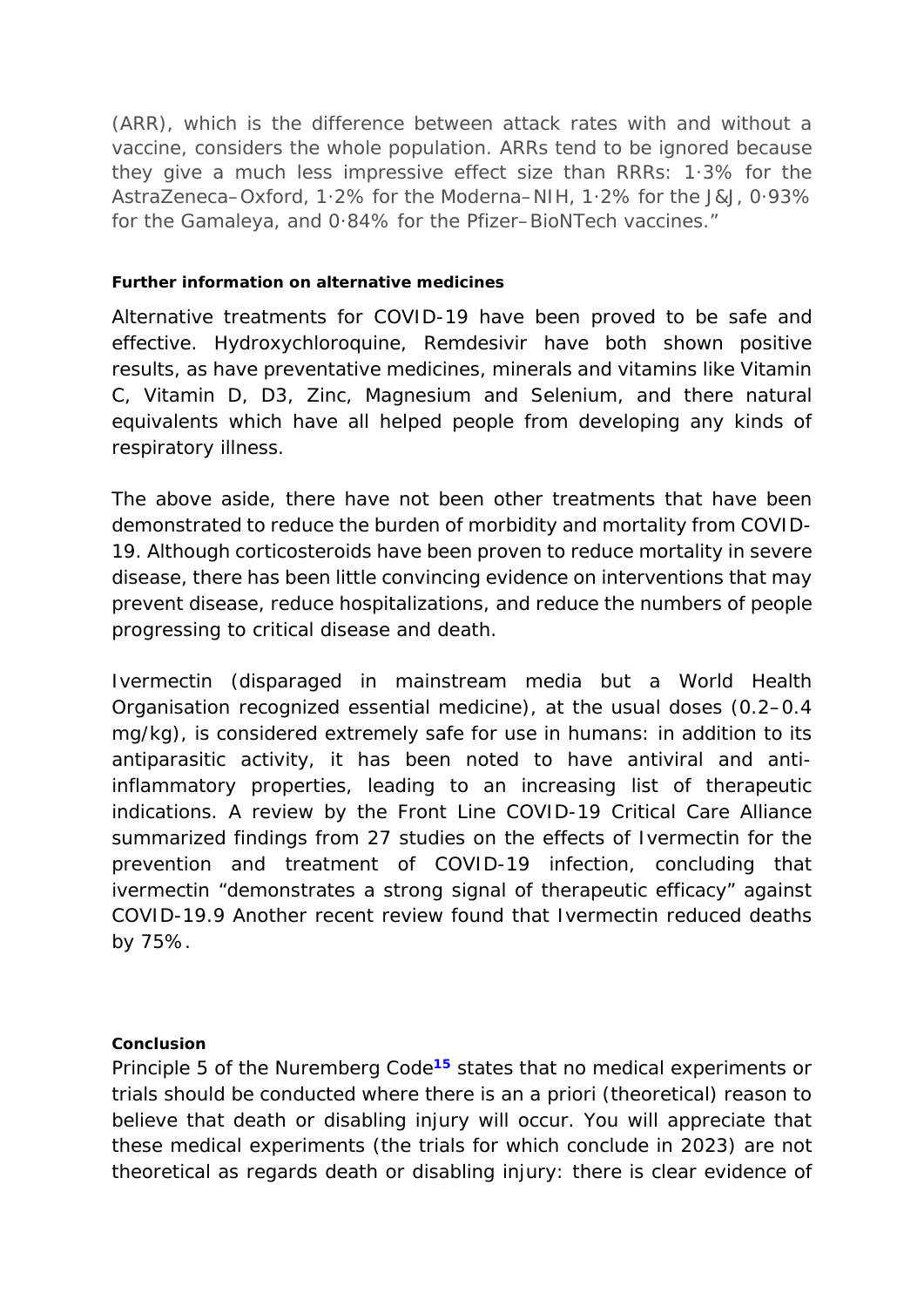both arising. There is still no information being given to people about the full ingredient list/ content of these experimental medications nor what effects these may have combined and individually. A "wait and see" approach is not allowing patients to make informed decisions in advance of being given the COVID-19 vaccine.

# **Receipt of this notice shows that you have been made aware that death or other serious injuries are possible outcomes for taking the COVID-19 experimental vaccinations and that you are liable for any harm or death where you have not obtained informed consent in advance of injecting any patient under your duty of care.**

Given the clear evidence that serious harm (or worse) can and does arise as a consequence of these experimental injections, the vaccinator (whether part of management, Consultant, Doctor, Nurse, vaccination premises employee or any other member of staff) involved in the process of administration of Covid-19 vaccinations, renders themselves liable to criminal prosecution for wounding/administering a noxious substance or worse if death results before the domestic courts, in addition to liability for prosecution before the International Criminal Court for breaches of the Nuremberg Code. This is quite separate to any civil liability that arises, or any prosecution for offences contrary to common law.

### Cited References;

- 1. https://www.gmc-uk.org/ethical-guidance/ethical-guidance-fordoctors/decision-making-and-consent)
- 2. YELLOW CARD SYSTEM REPORTS (UK)
	- a. Website of vaccine reported adverse events [https://coronavirus](https://coronavirus-yellowcard.mhra.gov.uk/)[yellowcard.mhra.gov.uk](https://coronavirus-yellowcard.mhra.gov.uk/)
	- b. Sample of Pfizer reported adverse events [https://assets.publishing.service.gov.uk/government/uploads/system/uploads](https://assets.publishing.service.gov.uk/government/uploads/system/uploads/attachment_data/file/986035/DAP_Pfizer_050521.pdf) [/attachment\\_data/file/986035/DAP\\_Pfizer\\_050521.pdf](https://assets.publishing.service.gov.uk/government/uploads/system/uploads/attachment_data/file/986035/DAP_Pfizer_050521.pdf)
	- c. Sample of Astra Zeneca reported adverse events [https://assets.publishing.service.gov.uk/government/uploads/system/uploads](https://assets.publishing.service.gov.uk/government/uploads/system/uploads/attachment_data/file/986033/DAP_AstraZeneca_050521.pdf) [/attachment\\_data/file/986033/DAP\\_AstraZeneca\\_050521.pdf](https://assets.publishing.service.gov.uk/government/uploads/system/uploads/attachment_data/file/986033/DAP_AstraZeneca_050521.pdf)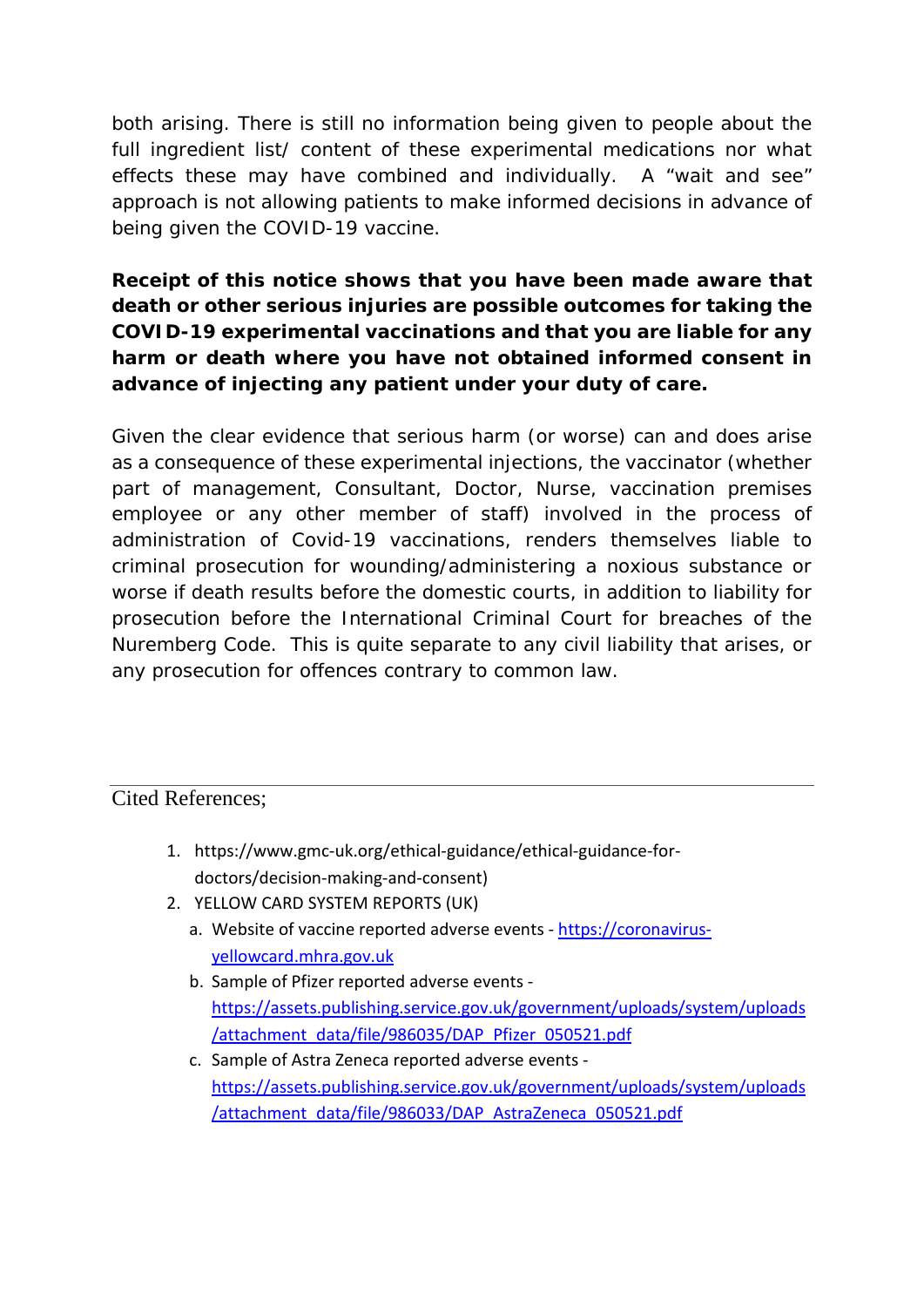- d. Sample of Moderna reported adverse events [https://assets.publishing.service.gov.uk/government/uploads/system/uploads](https://assets.publishing.service.gov.uk/government/uploads/system/uploads/attachment_data/file/986034/DAP_Moderna_050521.pdf) [/attachment\\_data/file/986034/DAP\\_Moderna\\_050521.pdf](https://assets.publishing.service.gov.uk/government/uploads/system/uploads/attachment_data/file/986034/DAP_Moderna_050521.pdf)
- e. Sample of unspecified reported adverse events [https://assets.publishing.service.gov.uk/government/uploads/system/uploads](https://assets.publishing.service.gov.uk/government/uploads/system/uploads/attachment_data/file/986036/DAP_Unspecified_050521.pdf) [/attachment\\_data/file/986036/DAP\\_Unspecified\\_050521.pdf](https://assets.publishing.service.gov.uk/government/uploads/system/uploads/attachment_data/file/986036/DAP_Unspecified_050521.pdf)
- 3. Public Health England SARS-CoV-2 variants of concern and variants under investigation in England Technical briefing 22, 3 September 202.
- 4. https://www.medrxiv.org/content/10.1101/2021.08.24.21262415v1
- 5. <https://doi.org/10.1111/ijcp.13795>
- <span id="page-14-0"></span>6. VAERS REPORT (USA)

Run your own report to check results here by clicking link below and follow instructions:

<https://wonder.cdc.gov/vaers.html>

### **Instructions for use**

Click 'I agree

Click 'Data Report'

Choose from section 1. 'Group results by - Vaccine manufacturer'

Choose from section 3. 'Vaccine products - Covid 19 vaccines'

Choose from section 5. 'Event category - Death'

Scroll to bottom of page and press 'Send'

View latest data for deaths reported from Covid Vaccines grouped by Vaccine manufacturer

- 7. <https://www.bmj.com/content/370/bmj.m3096/rr>
- 8. <https://www.bulatlat.com/2020/08/21/hazards-of-the-covid-19-vaccine/>
- 9. Astra Zeneca Transverse Myelitis report

<https://www.nature.com/articles/d41586-020-02594-w>

[https://www.nytimes.com/2020/09/19/health/astrazeneca-vaccine-safety](https://www.nytimes.com/2020/09/19/health/astrazeneca-vaccine-safety-blueprints.html)[blueprints.html](https://www.nytimes.com/2020/09/19/health/astrazeneca-vaccine-safety-blueprints.html)

10. The CDC identified 6 case reports of anaphylaxis following Pfizer-BioNtech vaccine meeting ;Brighton Collaboration criteria for anaphylaxis;CDC updated advice on equipment necessary at all vaccination sites to deal with anaphylaxis Anaphylaxis reports:

[https://www.cdc.gov/vaccines/acip/meetings/downloads/slides-2020-](https://www.cdc.gov/vaccines/acip/meetings/downloads/slides-2020-%2012/slides-12-19/05-COVID-CLARK.pdf) 12/slides-12- [19/05-COVID-CLARK.pdf](https://www.cdc.gov/vaccines/acip/meetings/downloads/slides-2020-%2012/slides-12-19/05-COVID-CLARK.pdf)

Preparations to manage anaphylaxis vaccine recipients:

[https://www.cdc.gov/vaccines/covid-19/info-byproduct/pfizer/anaphylaxis](https://www.cdc.gov/vaccines/covid-19/info-byproduct/pfizer/anaphylaxis-management.html)[management.html](https://www.cdc.gov/vaccines/covid-19/info-byproduct/pfizer/anaphylaxis-management.html)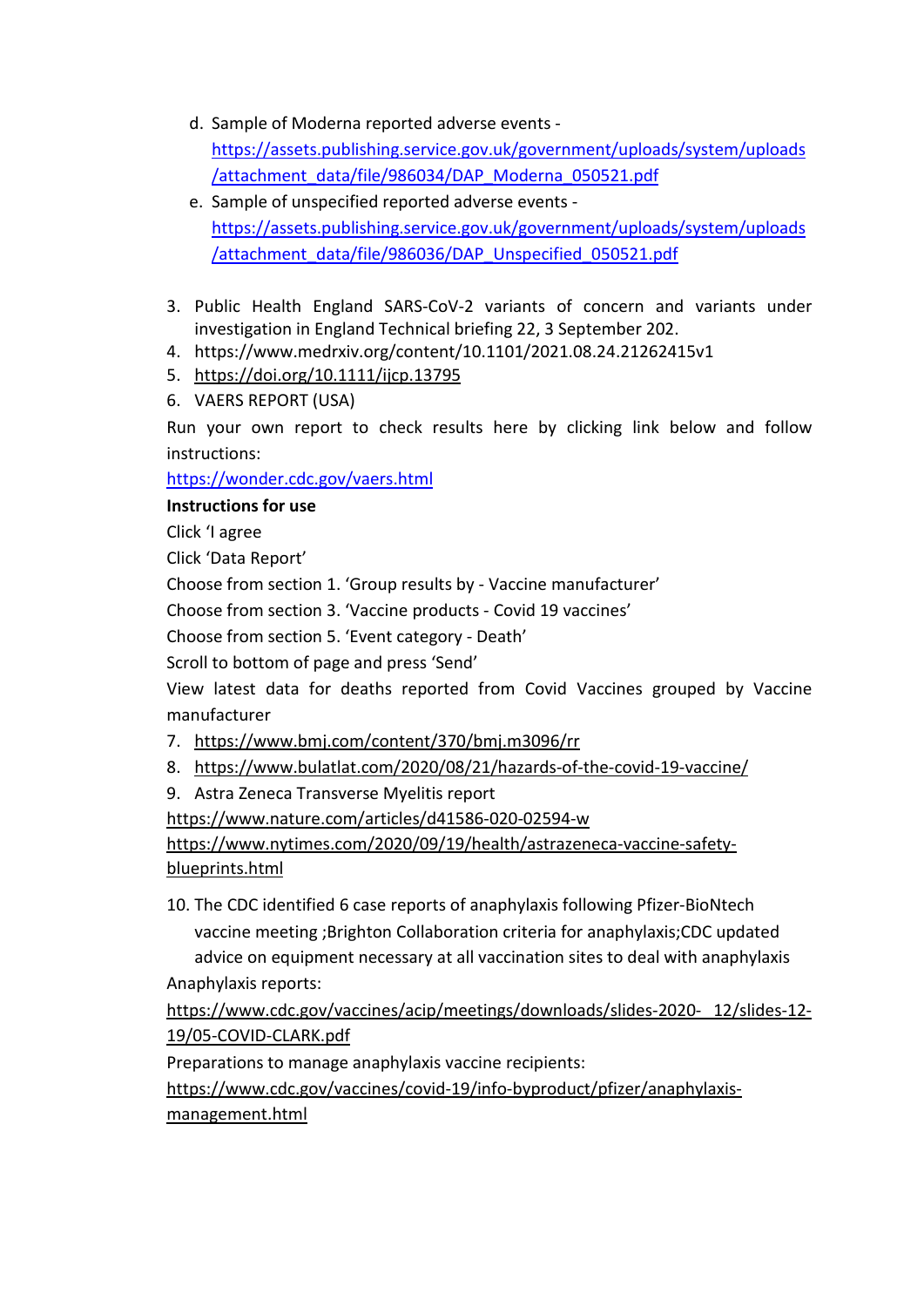- 11. [https://www.gov.uk/government/news/confirmation-of-guidance-tovaccination](https://www.gov.uk/government/news/confirmation-of-guidance-tovaccination-centres-on-managing-allergic-reactions-following-covid-19-vaccination-with-the-pfizer-biontech-vaccine)[centres-on-managing-allergic-reactions-following-covid-19-vaccination-with-the](https://www.gov.uk/government/news/confirmation-of-guidance-tovaccination-centres-on-managing-allergic-reactions-following-covid-19-vaccination-with-the-pfizer-biontech-vaccine)[pfizer-biontech-vaccine](https://www.gov.uk/government/news/confirmation-of-guidance-tovaccination-centres-on-managing-allergic-reactions-following-covid-19-vaccination-with-the-pfizer-biontech-vaccine)
- 12. **Covid-19 IFR estimate by age (Table 2):**

[https://spiral.imperial.ac.uk:8443/bitstream/10044/1/83545/8/2020-10-29-](https://spiral.imperial.ac.uk:8443/bitstream/10044/1/83545/8/2020-10-29-COVID19-Report-34.pdf)

[COVID19-Report-34.pdf](https://spiral.imperial.ac.uk:8443/bitstream/10044/1/83545/8/2020-10-29-COVID19-Report-34.pdf)

- 13. <https://www.bmj.com/content/371/bmj.m4037>
- 14. <https://www.nejm.org/doi/full/10.1056/NEJMoa2022483>
- 15. The ten points of the Nuremberg Code

The ten points of the code were given in the section of the judges' [verdict](https://en.wikipedia.org/wiki/Verdict) entitled "Permissible Medical Experiments"

The voluntary consent of the human subject is absolutely essential.

- The experiment should be such as to yield fruitful results for the good of society, unprocurable by other methods or means of study, and not random and unnecessary in nature.
- The experiment should be so designed and based on the results of animal experimentation and a knowledge of the natural history of the disease or other problem under study that the anticipated results will justify the performance of the experiment.
- The experiment should be so conducted as to avoid all unnecessary physical and mental suffering and injury.
- No experiment should be conducted where there is an a priori reason to believe that death or disabling injury will occur; except, perhaps, in those experiments where the experimental physicians also serve as subjects.
- The degree of risk to be taken should never exceed that determined by the humanitarian importance of the problem to be solved by the experiment.
- Proper preparations should be made and adequate facilities provided to protect the experimental subject against even remote possibilities of injury, disability, or death.
- The experiment should be conducted only by scientifically qualified persons. The highest degree of skill and care should be required through all stages of the experiment of those who conduct or engage in the experiment.
- During the course of the experiment the human subject should be at liberty to bring the experiment to an end if he has reached the physical or mental state where continuation of the experiment seems to him to be impossible.
- During the course of the experiment the scientist in charge must be prepared to terminate the experiment at any stage, if he has probable cause to believe, in the exercise of the good faith, superior skill and careful judgment required of him that a continuation of the experiment is likely to result in injury, disability, or death to the experimental subject.

[https://en.wikipedia.org/wiki/Nuremberg\\_Code](https://en.wikipedia.org/wiki/Nuremberg_Code)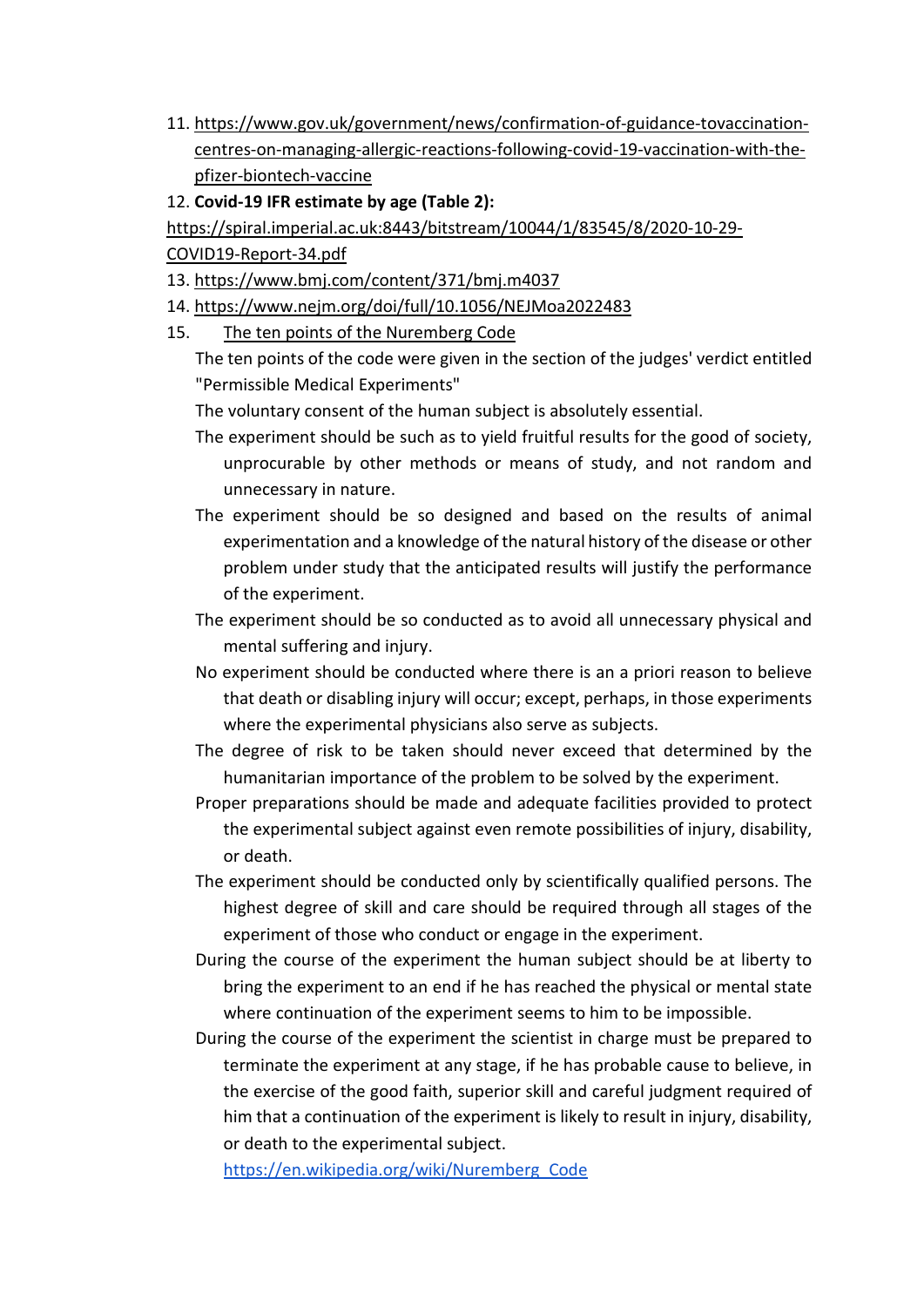- 16. *'SARS-CoV-2 RNA reverse-transcribed and 1 integrated into the human genome', 13/12/2020*.
- 17. [https://dailyexpose.co.uk/2021/05/30/shocking-86-of-children-suffered-an](https://dailyexpose.co.uk/2021/05/30/shocking-86-of-children-suffered-an-adverse-reaction-to-the-pfizer-covid-vaccine-in-clinical-trial/)[adverse-reaction-to-the-pfizer-covid-vaccine-in-clinical-trial/;](https://dailyexpose.co.uk/2021/05/30/shocking-86-of-children-suffered-an-adverse-reaction-to-the-pfizer-covid-vaccine-in-clinical-trial/) [\(https://www.afinalwarning.com/522797.html\)](https://www.afinalwarning.com/522797.html).
- 18. Myopericarditis following COVID-19 vaccination: Updates from the Vaccine Adverse Event Reporting System (VAERS) [Aug 30, 2021] [https://www.cdc.gov/vaccines/acip/meetings/downloads/slides-2021-08-30/03-COVID-Su-](https://www.cdc.gov/vaccines/acip/meetings/downloads/slides-2021-08-30/03-COVID-Su-508.pdf)[508.pdf](https://www.cdc.gov/vaccines/acip/meetings/downloads/slides-2021-08-30/03-COVID-Su-508.pdf)
- 19. FDA Pfizer-BioNTech information:<https://www.fda.gov/media/144413/download>
- 20. Court of Appeal case of Bell v Tavistock [2021] [https://www.judiciary.uk/wp](https://www.judiciary.uk/wp-content/uploads/2021/09/Bell-v-Tavistock-judgment-170921.pdf)[content/uploads/2021/09/Bell-v-Tavistock-judgment-170921.pdf](https://www.judiciary.uk/wp-content/uploads/2021/09/Bell-v-Tavistock-judgment-170921.pdf)
- 21. <https://www.supremecourt.uk/cases/docs/uksc-2013-0136-judgment.pdf>
- 22. AC v CD & Others [2021]<https://www.bailii.org/ew/cases/EWHC/Fam/2021/741.html>
- 23. COVID-19 vaccine efficacy and effectiveness—the elephant (not) in the room [https://www.thelancet.com/journals/lanmic/article/PIIS2666-5247\(21\)00069-](https://www.thelancet.com/journals/lanmic/article/PIIS2666-5247(21)00069-0/fulltext) [0/fulltext](https://www.thelancet.com/journals/lanmic/article/PIIS2666-5247(21)00069-0/fulltext)

# OTHER SUPPORTING REFERENCES

"NHS England draws up plan to give Covid jabs to children 12 and over;

Contingency planning in place to vaccinate secondary school pupils at start of new academic year" [https://www.theguardian.com/world/2021/may/02/nhs-england-draws-up-plan-to-give-covid-jabs-to](https://www.theguardian.com/world/2021/may/02/nhs-england-draws-up-plan-to-give-covid-jabs-to-children-12-and-over)[children-12-and-over](https://www.theguardian.com/world/2021/may/02/nhs-england-draws-up-plan-to-give-covid-jabs-to-children-12-and-over)

"The ongoing phase III trials for covid-19 vaccines are some of the most consequential randomised trials ever done."....."The covid-19 vaccine protocols should be scrutinised by the widest possible readership, to open a critical discussion of many questions about their design and conduct. These include why children, immunocompromised people, and pregnant women have been excluded from most trials; whether the right primary endpoint has been chosen; whether safety is being adequately evaluated; and whether gaps in our understanding of the clinical implications of pre-existing T cell responses to SARS-CoV-2 are being addressed.11" <https://www.bmj.com/content/371/bmj.m4058>

"Following extensive pre-clinical testing, this next phase of the trial will allow us to refine our innovative, self-amplifying RNA vaccine for the first time in humans." <https://www.imperial.ac.uk/covid-19-vaccine-trial/>

[https://2020news.de/en/dr-wodarg-and-dr-yeadon-request-a-stop-of-all-corona](https://2020news.de/en/dr-wodarg-and-dr-yeadon-request-a-stop-of-all-corona-vaccination-studies-and-call-for-co-signing-the-petition/)[vaccination-studies-and-call-for-co-signing-the-petition/](https://2020news.de/en/dr-wodarg-and-dr-yeadon-request-a-stop-of-all-corona-vaccination-studies-and-call-for-co-signing-the-petition/)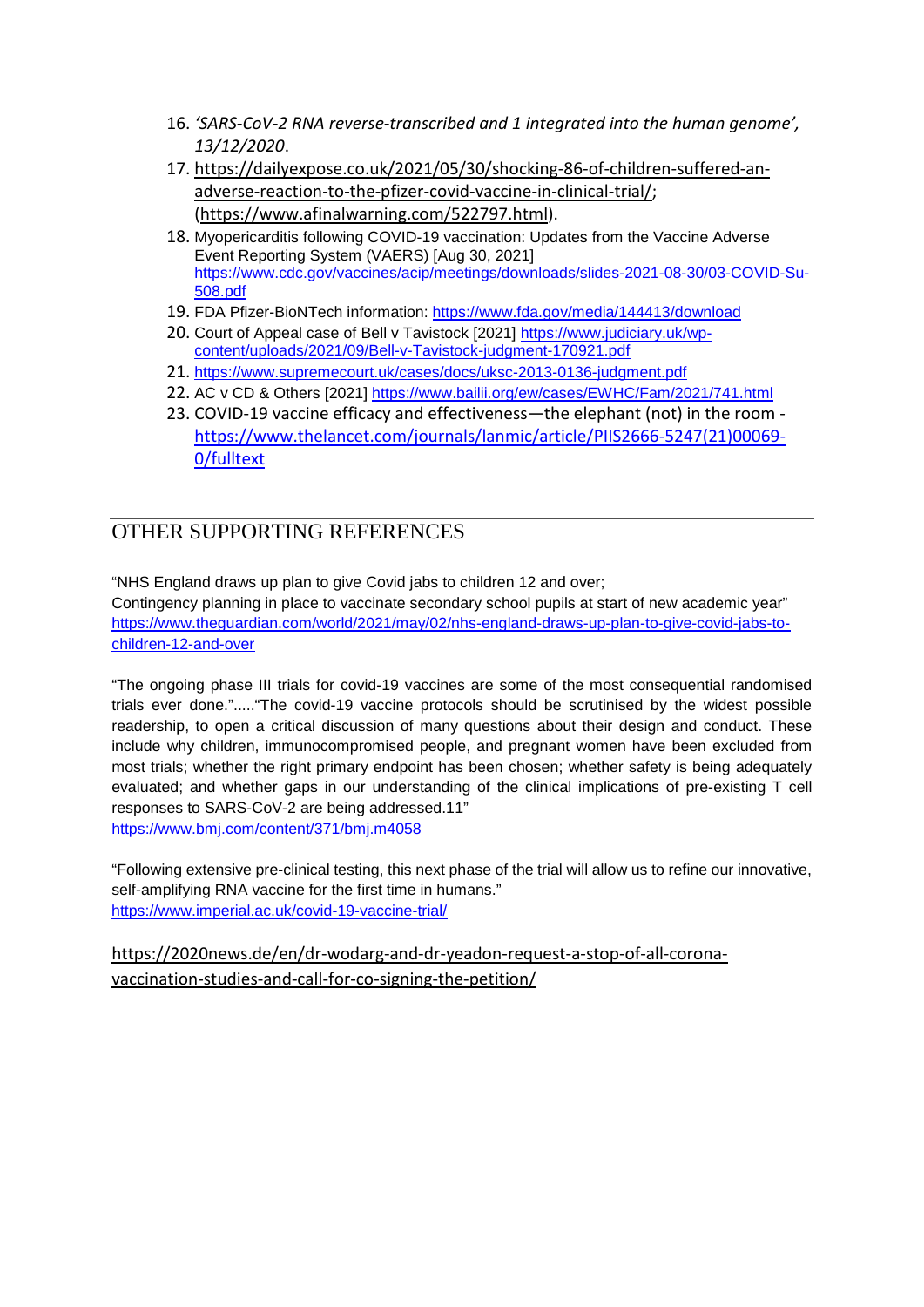# **COVID-19 VACCINATION CONSENT FORM**

### **(including additional questions for those under 18 years of age)**

#### **Purpose:**

This form has been designed to support the Informed Consent process for Covid-19 vaccinations.

#### **FOR THE LEGAL ADMINISTRATION OF ANY CV19 VACCINE, BOTH PARTIES MUST READ AND SIGN THIS DOCUMENT**

#### **Audience:**

- Doctors (or their delegated Health Care Professionals)
- Patients receiving Covid-19 Vaccine

#### **Background:**

This document is based on the Montgomery Judgement and GMC Guidelines.

The Montgomery Judgement and Informed Consent

<https://www.themdu.com/guidance-and-advice/guides/montgomery-and-informed-consent>

This Supreme Court judgement of Montgomery v Lanarkshire (2015) changed the standards of consent. The key passages from Montgomery Judgement state:

"...The doctor is therefore under a duty to take reasonable care to ensure that the patient is aware of any material risks involved in any recommended treatment, and of any reasonable alternative or variant treatments..."

"The test of materiality is whether, in the circumstances of the particular case, a reasonable person in the patient's position would be likely to attach significance to the risk, or the doctor is or should reasonably be aware that the particular patient would be likely to attach significance to it."

Before Montgomery, a doctor's duty to warn patients of risks was based on whether they had acted in line with a responsible body of medical opinion - known as the "Bolam test". Now, **doctors must provide information about all material risks to which a reasonable person in the patient's position would attach significance**. This puts the patient at the centre of consent process, as their understanding of material risk must be considered. Both patient and doctor need to sign this document. If doctors fail to properly discuss the risks and alternative treatments with the patient, this renders them personally responsible for damages. This document therefore protects the patient and the doctor.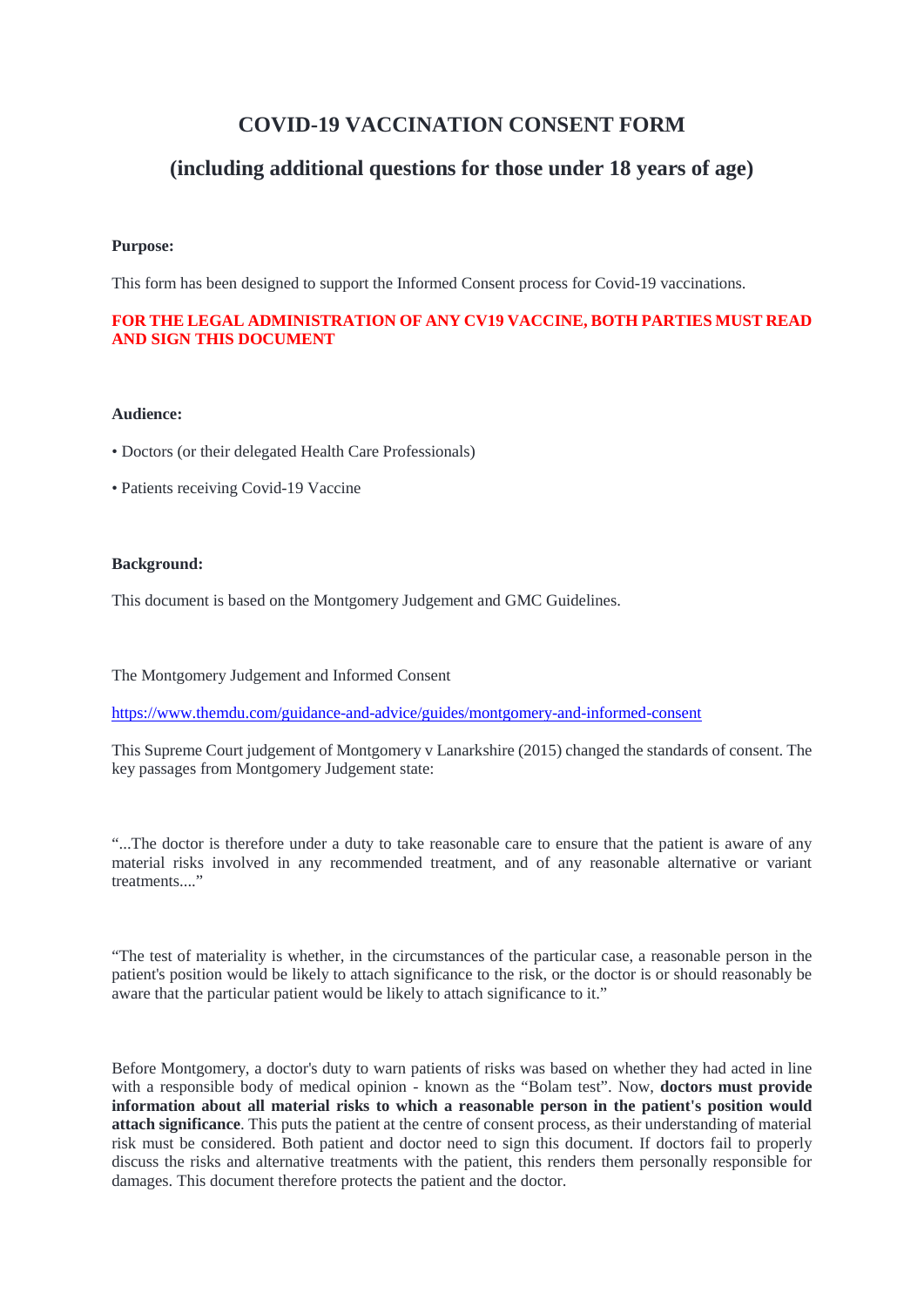#### **General Medical Council Guidance - Decision Making and Consent (2020)**

[\(https://www.gmc-uk.org/ethical-guidance/ethical-guidance-for-doctors/decision-making-and-consent](https://www.gmc-uk.org/ethical-guidance/ethical-guidance-for-doctors/decision-making-and-consent) )

This states that doctors MUST attempt to find out what matters to patients, so they can share information about the benefits and harms of proposed options and reasonable alternatives. Note the word MUST makes this a legally binding directive. GMC Guidance states doctors MUST address the following information:

a) Recognise risks of harm that you believe anyone in the patient's position would want to know. You'll know these already from your professional knowledge and experience.

b) The effect of the patient's individual clinical circumstances on the probability of a benefit or harm occurring. If you know the patient's medical history, you'll know some of what you need to share already, but the dialogue could reveal more.

c) Risks of harm and potential benefits that the patient would consider significant for any reason. These will be revealed during your discussion with the patient about what matters to them.

d) Any risk of serious harm, however unlikely it is to occur.

e) Expected harms, including common side effects and what to do if they occur.

# **References**

| <b>Vitamin D</b>                                                                                      | Vitamin C                                                                    | <b>Iodine</b>                                                                                                                           |
|-------------------------------------------------------------------------------------------------------|------------------------------------------------------------------------------|-----------------------------------------------------------------------------------------------------------------------------------------|
|                                                                                                       |                                                                              |                                                                                                                                         |
| 1. https://www.researchsquare.com/arti<br>cle/rs-21211/v1                                             | 1. http://orthomolecular.org/resources/omn<br>s/v16n25.sHtml                 | 1. https://papers.ssrn.com/sol3/papers.cfm?abs<br>tract_id= $3563092$                                                                   |
| 2. https://www.ncbi.nlm.nih.gov/pmc/ar<br>ticles/PMC7513835                                           | 2. https://orthomolecular.activehosted.com<br>/index.php                     | 2. https://www.medrxiv.org/content/10.1101/2<br>020.05.25.20110239v1                                                                    |
| 3. https://www.grassrootshealth.net/wp-<br>content/uploads/2020/04/Grant-GRH-<br>Covid-paper-2020.pdf | 3. https://ccforum.biomedcentral.com/artic<br>les/10.1186/s13054-020-03249-y | 3. https://www.researchgate.net/publication/34<br>076984                                                                                |
| https://www.bmj.com/content/356/b<br>4.<br>mj.i6583                                                   | 4. https://www.ncbi.nlm.nih.gov/pmc/artic<br>les/PMC7592143/                 | 4. Iodine_Intake_to_Reduce_Covid-<br>19_Transmission_and_Mortality<br>https://www.medrxiv.org/content/10.1101/202<br>0.09.07.20180448v1 |
|                                                                                                       |                                                                              |                                                                                                                                         |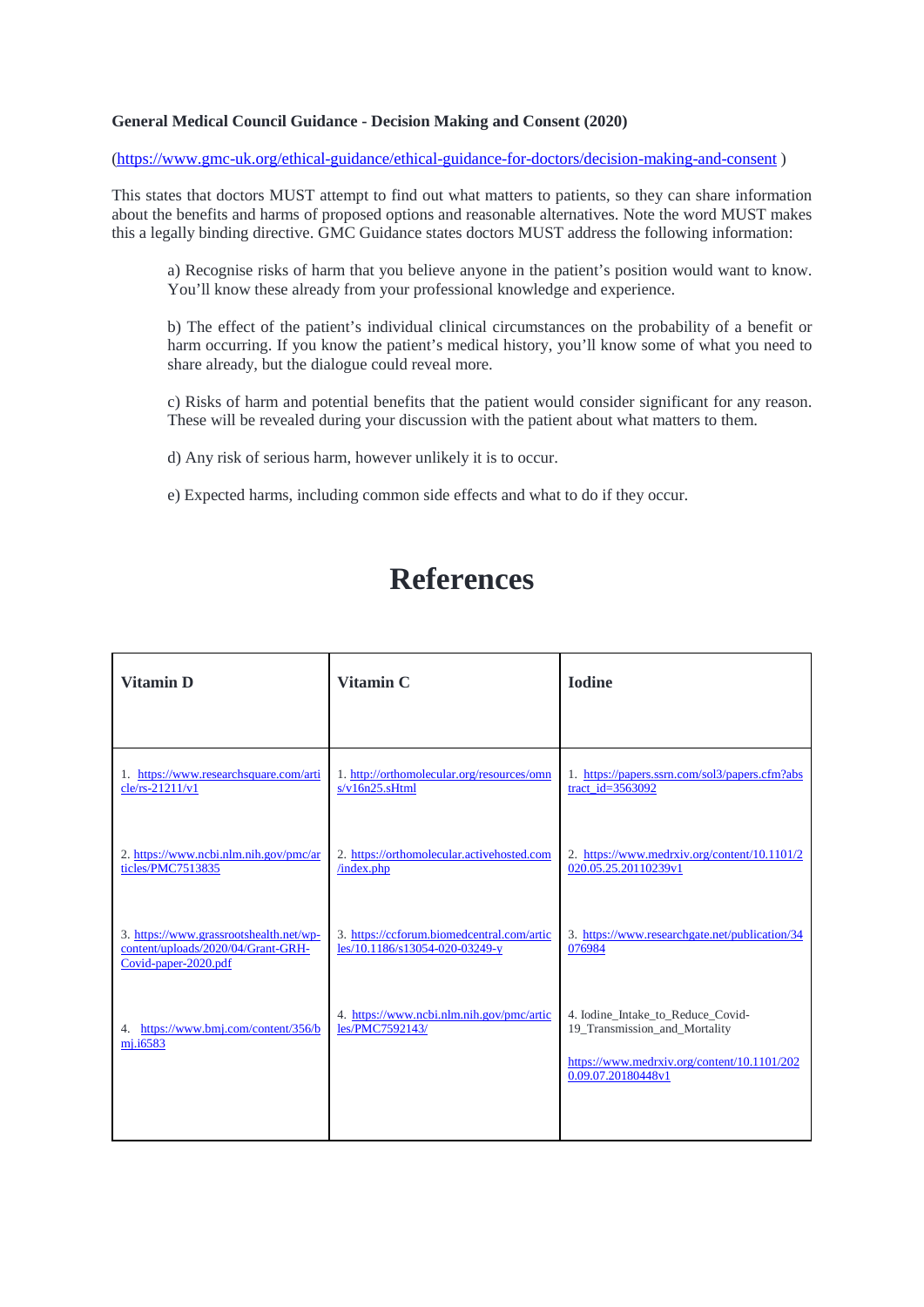#### **Vaccine development & testing timeframes**:

"The discovery and research phase is normally two-to-five years, according to the Wellcome Trust. In total, a vaccine can take more than 10 years to fully develop"

<https://www.weforum.org/agenda/2020/06/vaccine-development-barriers-coronavirus/>

#### **Vaccines trigger post viral syndromes:**

"We present epidemiological, clinical and experimental evidence that ME/CFS constitutes a major type of adverse effect of vaccines" (2019 paper)

<https://www.sciencedirect.com/science/article/abs/pii/S1568997219301090>

#### **Allergy and autoimmunity effects of vaccines:**

| 1. Shoenfeld Y et al - Vaccination and<br>autoimmunity - Vaccinosis: A dangerous liaison?<br>J Autoimun 2000;14:1-10.                                                                                                                           | 9. Grasland A et al - Adult-onset Still's disease<br>after hepatitis A and B vaccination (article in<br>French). Rev Med Interne 1998;19:134-136.                                                                                                   | 16. Howson CP et al - Chronic arthritis after<br>rubella vaccination. Clin Infect Dis 1992;15:307-<br>312.                                                                                                   |
|-------------------------------------------------------------------------------------------------------------------------------------------------------------------------------------------------------------------------------------------------|-----------------------------------------------------------------------------------------------------------------------------------------------------------------------------------------------------------------------------------------------------|--------------------------------------------------------------------------------------------------------------------------------------------------------------------------------------------------------------|
| 2. Nossal GJV - Vaccination and autoimmunity.<br>JAI 2000;14:15-22.                                                                                                                                                                             | 10. Pope JE et al - The development of rheumatoid<br>arthritis after recombinant hepatitis B vaccination.<br>J Rheumatol 1998;25:1687-1693.                                                                                                         | 17. Mitchell LA et al - HLA-DR class II<br>associations with rubella vaccine-induced joint<br>manifestations. J Infect Dis 1998;177:5-12.                                                                    |
| 3. Shoenfeld Y et al - Vaccination as an additional<br>player in the mosaic of autoimmunity. Clin Exp<br>Rheumatol 2000;18                                                                                                                      | 11. Guiseriz J - Systemic lupus erythematosus<br>following hepatitis B vaccine. Nephron<br>1996;74:441.                                                                                                                                             | 18. Nussinovitch M, Harel L, Varsano I. Arthritis<br>after mumps and measles vaccination. Arch Dis<br>Child 1995;72:348-349.                                                                                 |
| 4. Rogerson SJ. Nye FJ - Hepatitis B vaccine<br>associated with erythema nodosum and<br>polyarthritis. BMJ 1990;301:345.<br>5. Haschulla E et al - Reactive arthritis after<br>vaccination. J<br>Rheumatol<br>hepatitis B<br>1990;17:1250-1251. | 12. Grezard P et al - Lupus erythematosus and<br>buccal aphthosis after hepatitis B vaccination in a<br>6-yearold child.<br>Ann Dermatol Vener<br>1996;123:657-659.                                                                                 | 19. Thurairajan G et al Polyarthropathy, orbital<br>myositis and posterior scleritis: an unusual<br>adverse reaction to influenza vaccine. Br J<br>Rheumatol 1997;36:120-123.                                |
| 6. Biasi D et al - A new case of reactive arthritis<br>after hepatitis B vaccination. Clin Exp Rheumatol<br>1993;11:215.                                                                                                                        | 13. Weibel RE et al - Chronic arthropathy and<br>musculoskeletal symptoms associated with<br>rubella vaccines. A review of 124 claims<br>submitted to the National Vaccine Injury<br>Compensation Program. Arthritis<br>Rheum<br>1996;39:1529-1534. | 20. Maillefert JF et al - Arthritis following<br>combined<br>vaccine<br>against<br>diphtheria,<br>polyomyelitis and tetanus toxoid. Clin Exp<br>Rheumatol 2000;18:255-256.                                   |
| 7. Gross K et al - Arthritis after hepatitis B<br>vaccination. Report of three cases. Scand J<br>Rheumatol 1995;24:50-52.                                                                                                                       | 14. Ray P et al - Risk of chronic arthropathy<br>among women after rubella vaccination. Vaccine<br>Safety Datalink Team. JAMA 1997;278:551-556.                                                                                                     | 21. Adachi JA et al - Reactive arthritis associated<br>with typhoid vaccination in travelers: report of<br>two cases with negative HLA-B27. J Travel Med<br>2000:7:35-36.                                    |
| 8. Maillefert JF et al - Rheumatic disorders<br>developed after hepatitis B vaccination.<br>Rheumatology (Oxford) 1999;38:978-983                                                                                                               | 15. Howson CP et al - Adverse events following<br>pertussis and rubella vaccines. Summary of a<br>report of the Institute of Medicine. JAMA<br>1992;267;392-396.                                                                                    | 22. Older SA et al - Can immunization precipitate<br>connective tissue disease? Report of five cases of<br>systemic lupus erythematosus and review of the<br>literature. Sem Arthritis Rheum 1999;29:131-139 |

#### **References**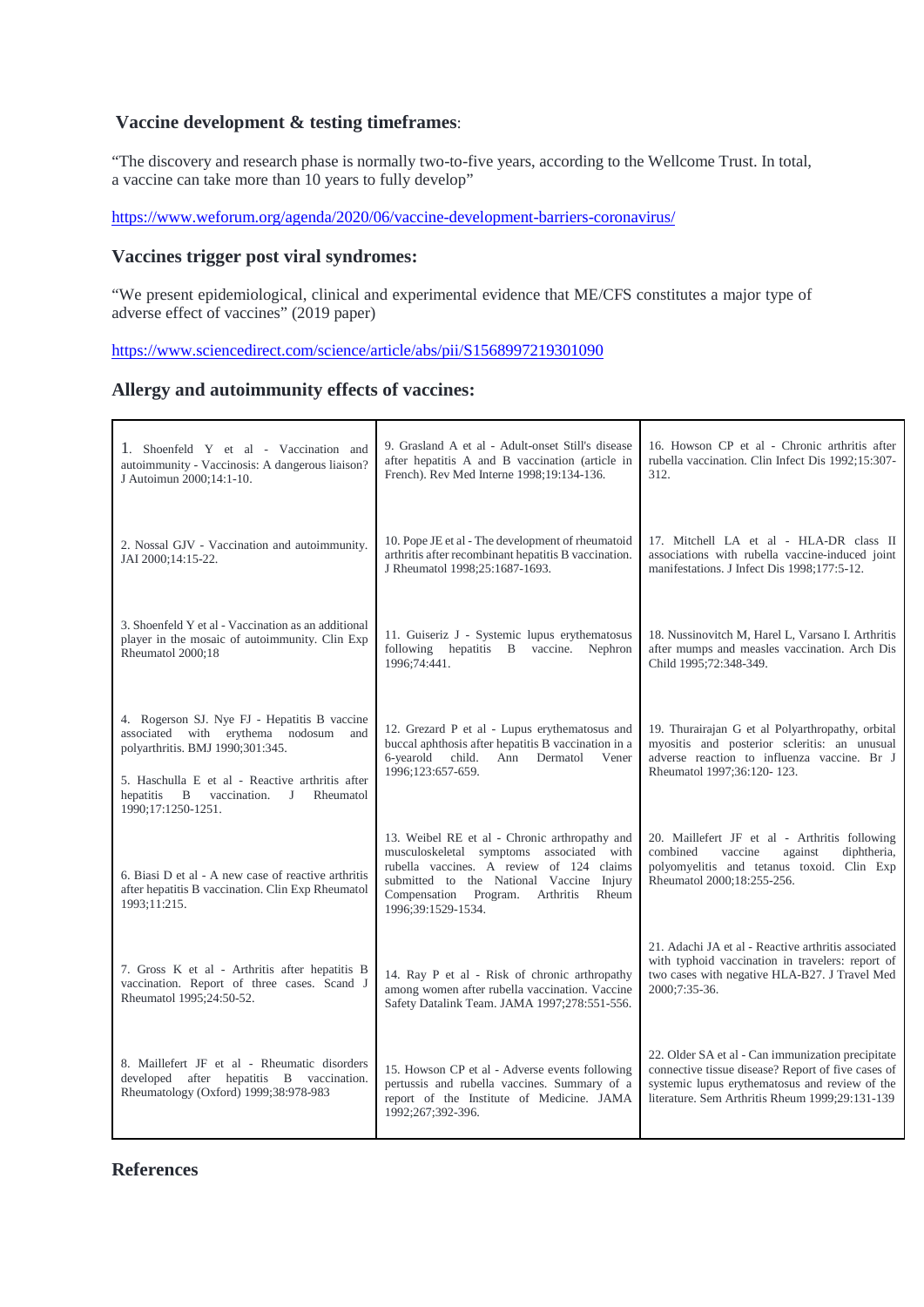With respect to the new COVID-19 vaccinations the Doctor MUST inform the patient of the following and tick the box to indicate such:

| <b>Montgomery</b><br>Judgement &<br><b>GMC Guidance</b>                                                                                                                                              | Facts                                                                                                                                                                                                                                                                                                                                                                                                                                                                                                             | <b>Notes</b>                                                                                                                                                                                                                                                                                                                                                                                                                                                                                                                                                                                                                                                                                                                                                                                     | <b>Discussed</b> |
|------------------------------------------------------------------------------------------------------------------------------------------------------------------------------------------------------|-------------------------------------------------------------------------------------------------------------------------------------------------------------------------------------------------------------------------------------------------------------------------------------------------------------------------------------------------------------------------------------------------------------------------------------------------------------------------------------------------------------------|--------------------------------------------------------------------------------------------------------------------------------------------------------------------------------------------------------------------------------------------------------------------------------------------------------------------------------------------------------------------------------------------------------------------------------------------------------------------------------------------------------------------------------------------------------------------------------------------------------------------------------------------------------------------------------------------------------------------------------------------------------------------------------------------------|------------------|
| 2015 Montgomery<br>Judgement on<br><b>Informed Consent</b>                                                                                                                                           | The doctor is therefore under a<br>duty to take reasonable care to<br>ensure that the patient is aware of<br>reasonable<br>any<br>.<br>alternative or variant treatments.                                                                                                                                                                                                                                                                                                                                         | Vitamin D, 5,000iu daily has proven benefit to prevent and treat Covid-19<br>Vitamin C, 5 grams daily has proven benefit to prevent and treat Covid-19<br>Topical antiseptics (such as iodine) are of proven benefit to reduce the<br>loading dose, and hence disease severity, of Covid-19<br>Ivermectin and Hydroxychloroquine are available alternative<br>medications for prophylaxis and or treatment of COVID-19.<br>Individual medical practitioners who are licensed to prescribe<br>Ivermectin, for example, have been advised by the MHRA in writing<br>that they are permitted to do so if their clinical judgment is such that<br>this is an appropriate course to take have undertaken the appropriate<br>clinical assessment of a patient.                                         | Yes/no           |
| <b>GMC Guidelines</b><br>to Doctors                                                                                                                                                                  | Facts                                                                                                                                                                                                                                                                                                                                                                                                                                                                                                             | <b>Notes</b>                                                                                                                                                                                                                                                                                                                                                                                                                                                                                                                                                                                                                                                                                                                                                                                     | <b>Discussed</b> |
| a. Recognised risks of<br>harm that you believe<br>anyone in the patient's<br>position would want to<br>know. You'll know<br>these already from<br>your professional<br>knowledge and<br>experience. | Limited short-term safety<br>data: NO long-term<br>safety data available on current<br>CV-19 vaccines,<br>including potential impacts on<br>fertility.<br>mRNA vaccines are a completely<br>novel<br>technology - essentially<br>experimental, with the possibility<br>of unanticipated/unpredictable<br>long term/late onset health effects<br>Risk of Antibody Dependent<br>Enhancement causing more<br>severe Covid-19 illness on<br>exposure to virus post-<br>vaccination<br>There have been reports of some | CV-19 vaccine development accelerated. Vaccine safety testing normally<br>c.10 years. Current CV-19 vaccines trialled for a few months with little/no<br>animal testing. PHASE 3 trials won't complete for 2 years<br>https://www.bmj.com/content/370/bmj.m3096/rr<br>https://www.bulatlat.com/2020/08/21/hazards-of-the-covid-19-vaccine/<br>CV-19 vaccines may sensitise recipients to more severe disease<br>https://doi.org/10.1111/ijcp.13795<br>Potential cross-reactivity of vaccine-induced antibodies to virus spike<br>protein, with the placental protein syncytin-1, could cause infertility<br>https://2020news.de/en/dr-wodarg-and-dr-yeadon-request-a-stop-of-all-<br>corona-vaccination-studies-and-call-for-co-signing-the-petition/<br>Astra Zeneca Transverse Myelitis report | Yes/no<br>Yes/no |
|                                                                                                                                                                                                      | serious side effects including 2<br>cases of transverse myelitis and<br>neurological conditions in the<br>Astra Zeneca vaccine trial.                                                                                                                                                                                                                                                                                                                                                                             | https://www.nature.com/articles/d41586-020-02594-w<br>https://www.nytimes.com/2020/09/19/health/astrazeneca-vaccine-safety-<br>blueprints.html                                                                                                                                                                                                                                                                                                                                                                                                                                                                                                                                                                                                                                                   |                  |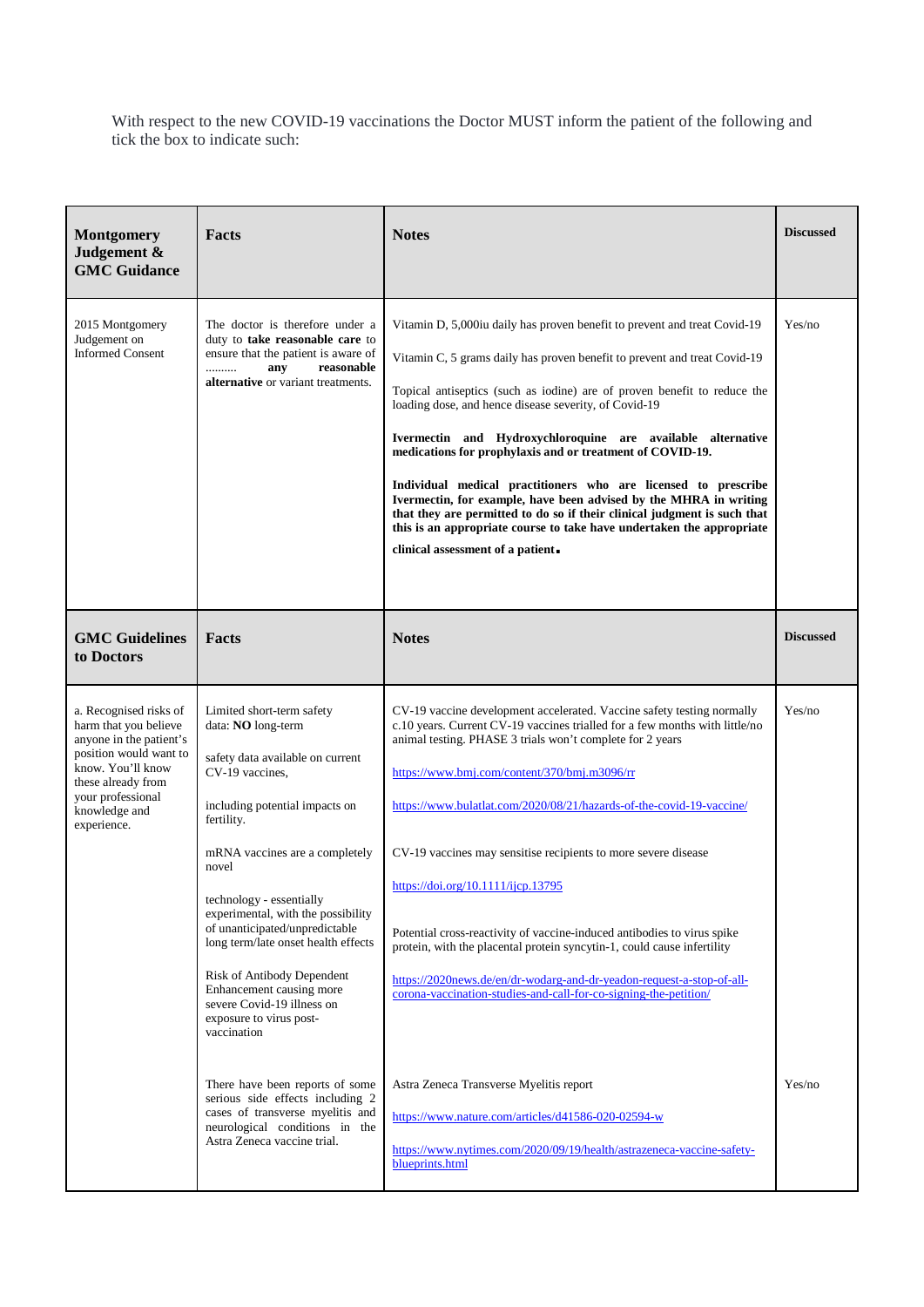| <b>GMC</b> Guidelines<br>to Doctors                                                                                                                                                                                                                                                                             | Facts                                                                                                                                                                                                                                                                                                                                                                                                                                                                                                                      | <b>Notes</b>                                                                                                                                                                                                                                                                                                                                                                                                                                                                                                                                                                                                    | <b>Discussed</b> |
|-----------------------------------------------------------------------------------------------------------------------------------------------------------------------------------------------------------------------------------------------------------------------------------------------------------------|----------------------------------------------------------------------------------------------------------------------------------------------------------------------------------------------------------------------------------------------------------------------------------------------------------------------------------------------------------------------------------------------------------------------------------------------------------------------------------------------------------------------------|-----------------------------------------------------------------------------------------------------------------------------------------------------------------------------------------------------------------------------------------------------------------------------------------------------------------------------------------------------------------------------------------------------------------------------------------------------------------------------------------------------------------------------------------------------------------------------------------------------------------|------------------|
| continued                                                                                                                                                                                                                                                                                                       | The CDC identified 6 case reports<br>of anaphylaxis following Pfizer-<br>BioNtech vaccine meeting<br>Brighton Collaboration criteria for<br>anaphylaxis<br><b>CDC</b><br>updated<br>advice<br>on<br>equipment necessary at<br>all<br>vaccination sites to deal with<br>anaphylaxis                                                                                                                                                                                                                                         | Anaphylaxis reports:<br>https://www.cdc.gov/vaccines/acip/meetings/downloads/slides-2020-<br>12/slides-12-19/05-COVID-CLARK.pdf<br>Preparations to manage anaphylaxis vaccine recipients:<br>https://www.cdc.gov/vaccines/covid-19/info-byproduct/pfizer/anaphylaxis-<br>management.html                                                                                                                                                                                                                                                                                                                        | Yes/no           |
| b. The effect of the<br>patient's<br>individual<br>clinical<br>circumstances on the<br>probability<br>of<br>a<br>benefit or<br>harm<br>occurring.<br>If you know the<br>patient's<br>medical<br>history, you'll know<br>some of what you<br>need to share already,<br>the dialogue<br>but<br>could reveal more. | It is known that vaccines can<br>switch on allergy<br>and autoimmunity.<br>May be contraindicated with pre-<br>existing autoimmune conditions<br>or CFS/ME, or previous vaccine<br>injury/reactions.<br>MHRA 09 December 2020: Any<br>person with a history<br>of<br>a vaccine,<br>anaphylaxis<br>to<br>medicine or food should not<br>Pfizer/BioNTech<br>receive the<br>vaccine.<br>A second dose should not be given<br>to anyone who has experienced<br>anaphylaxis<br>following<br>administration of the<br>first dose | Any patient with a history or strong family history of allergies or<br>autoimmune conditions may choose to refuse a CV-19 vaccine. Doctors<br>working with CFS/ME patients already advise them to avoid vaccination as<br>this may trigger a relapse.<br>https://www.gov.uk/government/news/confirmation-of-guidance-<br>tovaccination-centres-on-managing-allergic-reactions-following-covid-19-<br>vaccination-with-the-pfizer-biontech-vaccine                                                                                                                                                               | Yes/no           |
| c. Risks of harm and<br>potential benefits that<br>the patient would<br>consider significant<br>for any reason. These<br>be<br>revealed<br>will<br>during<br>your<br>discussion with the<br>patient about what<br>matters to them.                                                                              | Patient's individual risk from<br>Covid-19 MUST be discussed -<br>IFR $<0.05\%$ for $<70$ years to<br>weigh up against risk from<br>vaccine. Patient expectation of<br>vaccine benefit i.e. reducing<br>risk of severe illness,<br>hospitalisation and preventing<br>infection with and transmission<br>of SARS-Cov-2 Patients MUST<br>be made aware of the full list of<br>vaccine ingredients                                                                                                                            | Covid-19 IFR estimate by age (Table 2):<br>https://spiral.imperial.ac.uk:8443/bitstream/10044/1/83545/8/2020-10-29-<br>COVID19-Report-34.pdf<br>Make patient aware that current trials are not designed to show if CV-19<br>vaccine will reduce their risk of hospitalisation or death or will prevent<br>infection and transmission of virus as may affect risk v benefit profile<br>https://www.bmj.com/content/371/bmj.m4037<br>Ethical/religious<br>considerations<br>animal<br>e.g.<br>products<br>vegetarianism/veganism, WI-38 human diploid cells (aborted fetus source)<br>- pro-life/religious belief | Yes/no           |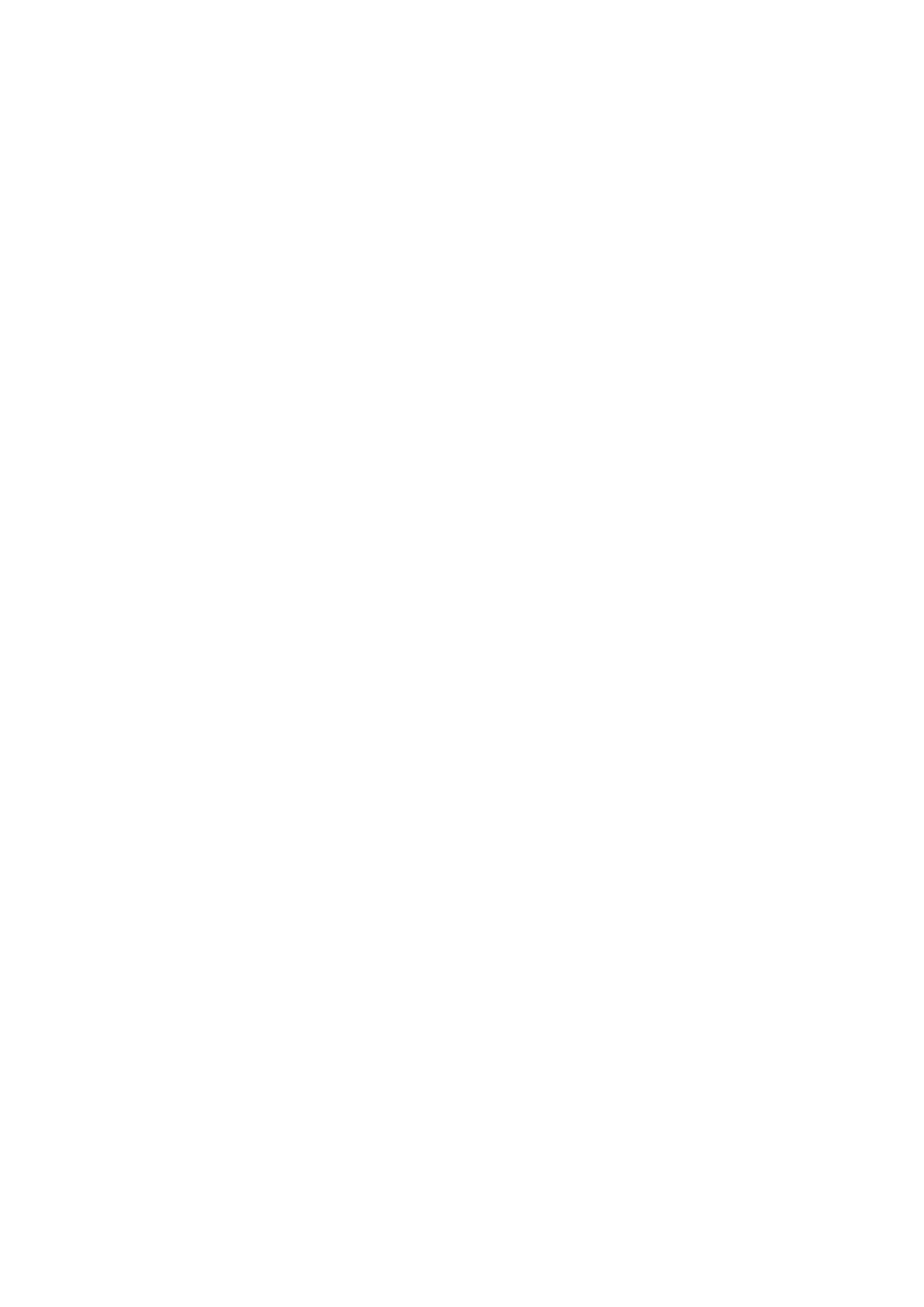| <b>GMC</b> Guidelines<br>to Doctors                                                        | Facts                                                                                                                                                                                                                                                                                  | <b>Notes</b>                                                                                                                                                                                                                                                                                 | <b>Discussed</b> |
|--------------------------------------------------------------------------------------------|----------------------------------------------------------------------------------------------------------------------------------------------------------------------------------------------------------------------------------------------------------------------------------------|----------------------------------------------------------------------------------------------------------------------------------------------------------------------------------------------------------------------------------------------------------------------------------------------|------------------|
| d. Any risk of serious<br>harm, however<br>unlikely it is to occur.                        | The Doctor MUST consider the<br>significance that the Patient may<br>place on risk of material harm.                                                                                                                                                                                   | One example may be if a patient has first-hand knowledge of a relative who<br>has suffered serious harm following vaccination.                                                                                                                                                               | Yes/no           |
|                                                                                            | Patient MUST be made aware that<br>the vaccine manufacturers have<br>demanded and been granted<br>immunity from liability for injury<br>or death caused by the vaccines                                                                                                                | https://www.gov.uk/government/consultations/distributing-vaccines-and-<br>treatments-for-covid-19-and-flu/outcome/government-response-<br>consultation-on-changes-to-the-human-medicines-regulations-to-support-<br>the-rollout-of-covid-19-vaccines#extending-immunity-from-civil-liability |                  |
| e. Expected harms,<br>including<br>common<br>side effects and what<br>to do if they occur. | Full list of adverse reactions in<br>insert to be shared. Common side-<br>effects include chills, fever,<br>myalgia, fatigue,<br>arthralgia,<br>headache, and pain at the injection<br>site.<br>A reaction to the first dose<br>increases risk of a major reaction<br>to a second dose | Moderna vaccine -100% of high-dose participants report systemic side<br>effects after second dose, some severe<br>https://www.nejm.org/doi/full/10.1056/NEJMoa2022483<br>Before a second dose, the patient must be asked about their reaction to the<br>first dose.                          | Yes/no           |

**To be signed by both parties and a copy held by both parties for at least 7 years.**

#### **Doctor confirmation:**

**I confirm that I have discussed the above issues at length with the patient below, in accordance with the 2015 Montgomery Judgement and GMC Guidelines,** *including:*

- *(i) The fact the JCVI does not support the experimental Covid-19 vaccine rollout to children,*
- *(ii) The fact that the JCVI has advised parents and those aged 12 – 15 years to wait for 6 months before considering whether to receive an experimental Covid-19 vaccine in order for there to be sufficient data available to render any consent provided informed,*
- *(iii) Obtaining consent from each parent, guardian or anyone with parental responsibility for a child.*
- *(iv) For a boy or girl, exclusion of peer, celebrity, social or school pressure.*
- *(v) Exclusion of the influence of one parent's views as against another's (whether in favour of or against the COVID-19 vaccine).*